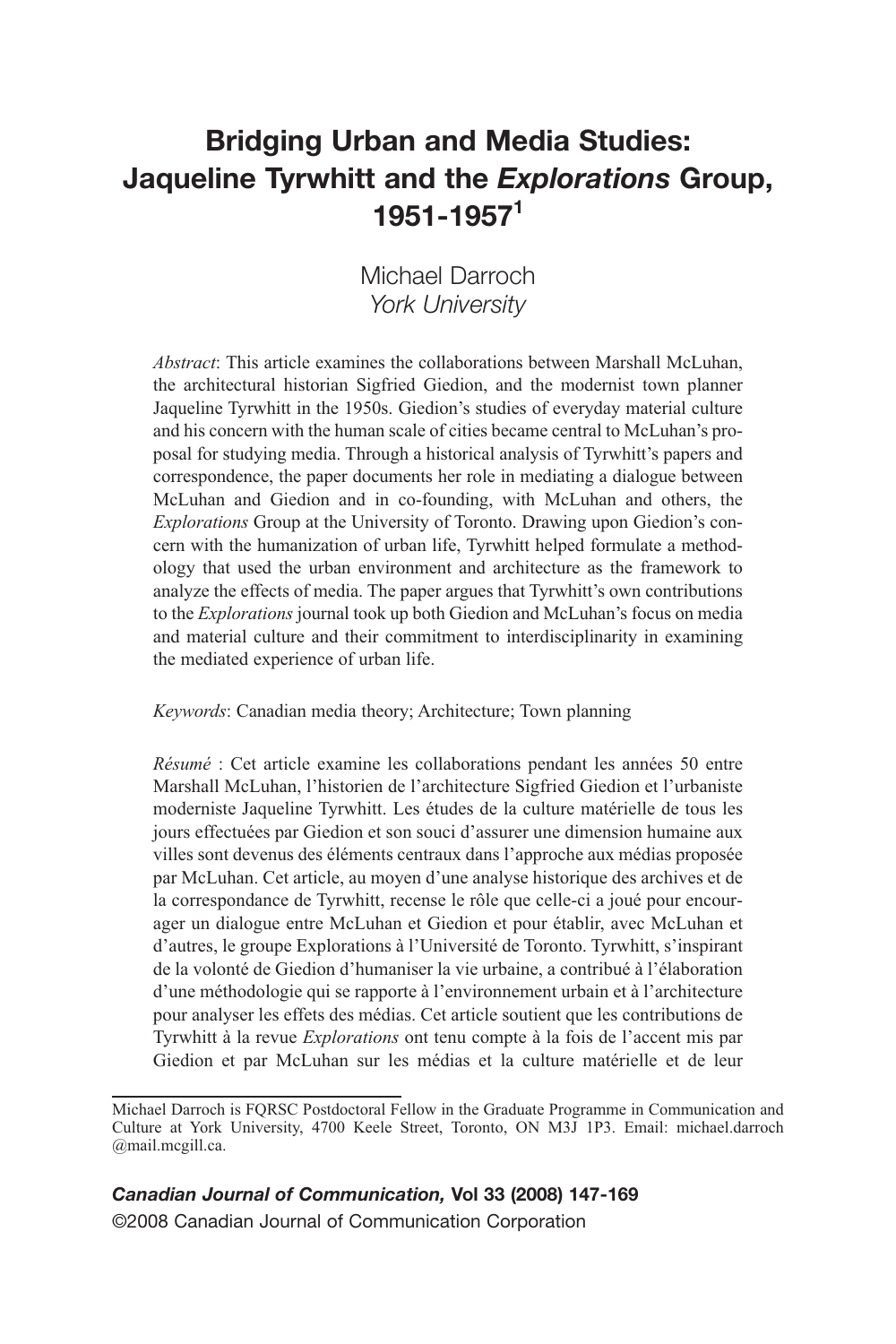engagement interdisciplinaire afin d'étudier les expériences médiatisées de la vie urbaine.

#### *Mots clés* : Théorie canadienne sur les médias; Architecture; Urbanisme

This article examines the role of the town planner and architectural historian Mary Jaqueline Tyrwhitt in facilitating interdisciplinary links between urban studies and the emerging field of media research in Canada in the 1950s. Jaqueline Tyrwhitt's many affiliations across the arts and humanities included town planners and architectural historians such as Lewis Mumford, Constantinos Doxiadis, and Sigfried Giedion; Bauhaus figures such as Walter Gropius and László Moholy-Nagy; and anthropologist Edmund Carpenter, as well as culture and communications scholar Marshall McLuhan. It was McLuhan and Carpenter who, along with Tyrwhitt, political economist Tom Easterbrook, and psychologist D. Carl Williams, cofounded the *Explorations* Group and the Ford Foundation Seminar on Culture and Communication at the University of Toronto in 1953. These friends and colleagues afforded Tyrwhitt a unique position among contemporary thinkers in art and architectural history, urban planning, and media studies.

Drawing on original archival research of Tyrwhitt's papers, this paper reflects upon her mediating relationship between Sigfried Giedion and Marshall McLuhan and their theoretical and methodological approaches, and finally upon her own contributions to bridging urban studies and media theory. Like Giedion, Tyrwhitt was concerned constantly with the human scale of urban life in a changing media environment. As the sole town planner in the *Explorations* Group, Tyrwhitt advanced this concern continually. In this way, she helped to shape their interdisciplinary methodology as a "field approach," where the urban environment and architecture were used as the framework to analyze the effects of media.

A few historical notes on Jaqueline Tyrwhitt's years prior to her time in Toronto will help set the stage for her later contributions to urban and media scholarship. First trained as a landscape architect and horticulturalist, Tyrwhitt attended the London School of Economics briefly before pursuing a career in city and regional planning. In 1937-1938, she studied town planning for nine months at the Technische Hochschule in Berlin, followed by two years of study in London at the School of Planning for Regional Development. In 1941, she was called upon to replace the head of the School of Planning, E. A. A. Rowse, who had been summoned to military service, and was appointed Director of Research to the newly formed Association for Planning and Regional Reconstruction. Also in 1941, she became a member of the Modern Architectural Research (or MARS) Group, the British section of the *Congrés internationaux d'architecture moderne* (CIAM) founded by Giedion, Le Corbusier, and several others in 1928. This was the beginning of her most formative and influential years.

Giedion was the Secretary-General of CIAM, and over many years of close friendship and collaboration, Tyrwhitt became intimately involved in his life works as principal translator, re-writer, and editor of eight of his books published in English between 1951 and 1970. It is arguable that portions of Giedion's works were indeed more the product of collaborative writing between them, for which Tyrwhitt took little credit. In 1947, she edited a volume of the writings of urban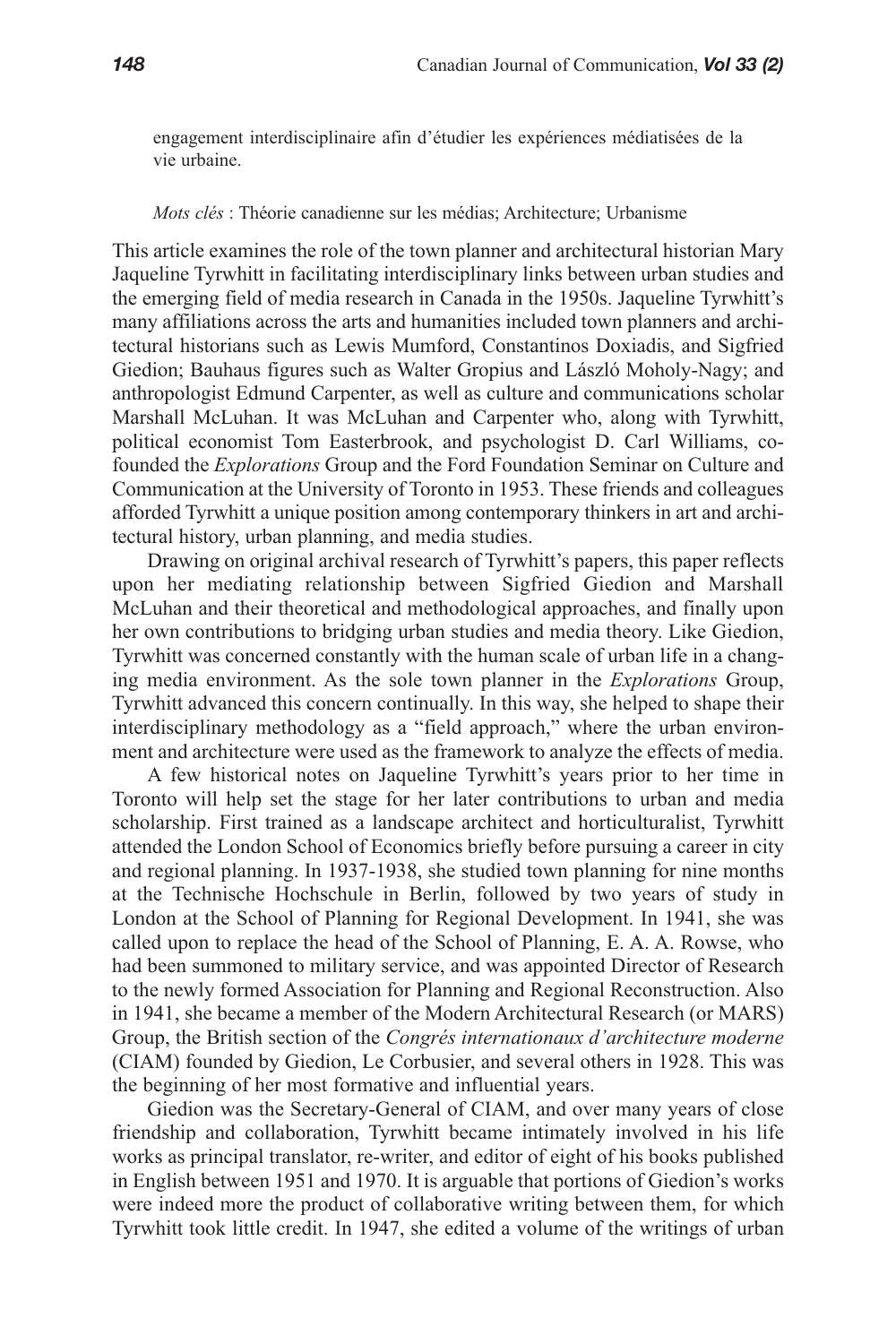theorist Patrick Geddes on his time in India (Tyrwhitt, 1947). In 1948, she took up a visiting lectureship in the New School of Social Research in New York, followed in 1951 by a short-term visiting professorship at Yale University. Two further, interrelated events took place in 1951. First, she played a central role as acting secretary of CIAM's eighth meeting and co-edited, with J. L. Sert and E. N. Rogers, the proceedings as the *Heart of the City: Towards the Humanisation of Urban Life* (published in 1952). Second, she became a visiting professor at the University of Toronto, where she helped establish a graduate program in city and regional planning (see Ladas & Nagashima, 1985; Shoshkes, 2006; Windsor-Liscombe, 2007).

## **Giedion and McLuhan**

McLuhan had long studied Sigfried Giedion's approach to art and architectural history before Jaqueline Tyrwhitt took up her position at the University of Toronto. Correspondence between McLuhan and Giedion in the early 1940s suggests the extent to which Giedion's research interests and methodology had already begun to influence McLuhan's own studies, especially his later, fundamental concern with synaesthesia, the interrelationship or interplay of the senses (McLuhan, 1964). In a letter to McLuhan dated August 6, 1943, Giedion discusses their shared interest in T. S. Eliot, whose writing he describes as "simple" and "'tiefsinnige' prose." Giedion's use of tiefsinnig, the German adjective for Tiefsinn or "profundity," is important, as it relates the many possible connotations of Tiefe (depth) and Sinn (senses; meaning; mind). According to Giedion, scholars need the clarity of Eliot's prose—what he describes as its "many 'senseness'"—in their own argumentation (Marshall McLuhan Fonds [hereafter MMF], MG31, D156, Vol. 24, File 65). Equally influential is Giedion's objective of incorporating a vivid awareness of historical time into his methodology and writing:

We have to express us so, that our problems are not limited, are not fixed by the day + the year we are writing. We have to shape our words, as the sculptor has to shape [his] material, that means so that you can go around and [that] it looses [sic] from no side its artistic consistence [sic]. Our medium is time, when time goes on our words should still be consistent + reveal another dimension, fitting in other circumstances and other angles of observation. (MMF, MG31, D156, Vol. 24, File 65)

These concerns are reflected in Giedion's call for a unique style of writing closely tied to his call for a new methodology for studying art and material culture: the interdisciplinary study of "anonymous history." Giedion continued:

I do not like—as you know—the word style. Style is to [sic] personal, to [sic] narrow for such a thing as language. The only difference between a writer and a man confined to the day is, that the one is . . . able to choose words + expression, or 'combinations' as perhaps Eliot would say—I prefer, for my own purposes to say: 'interrelations'—so that they are shaped for many purposes: to go around.

Now, this is the trouble with translations. It is not so much that English does not possess the idioms + terms necessary, but that the busy translator takes no care or has no gift to find the manysidedness in his [idiom]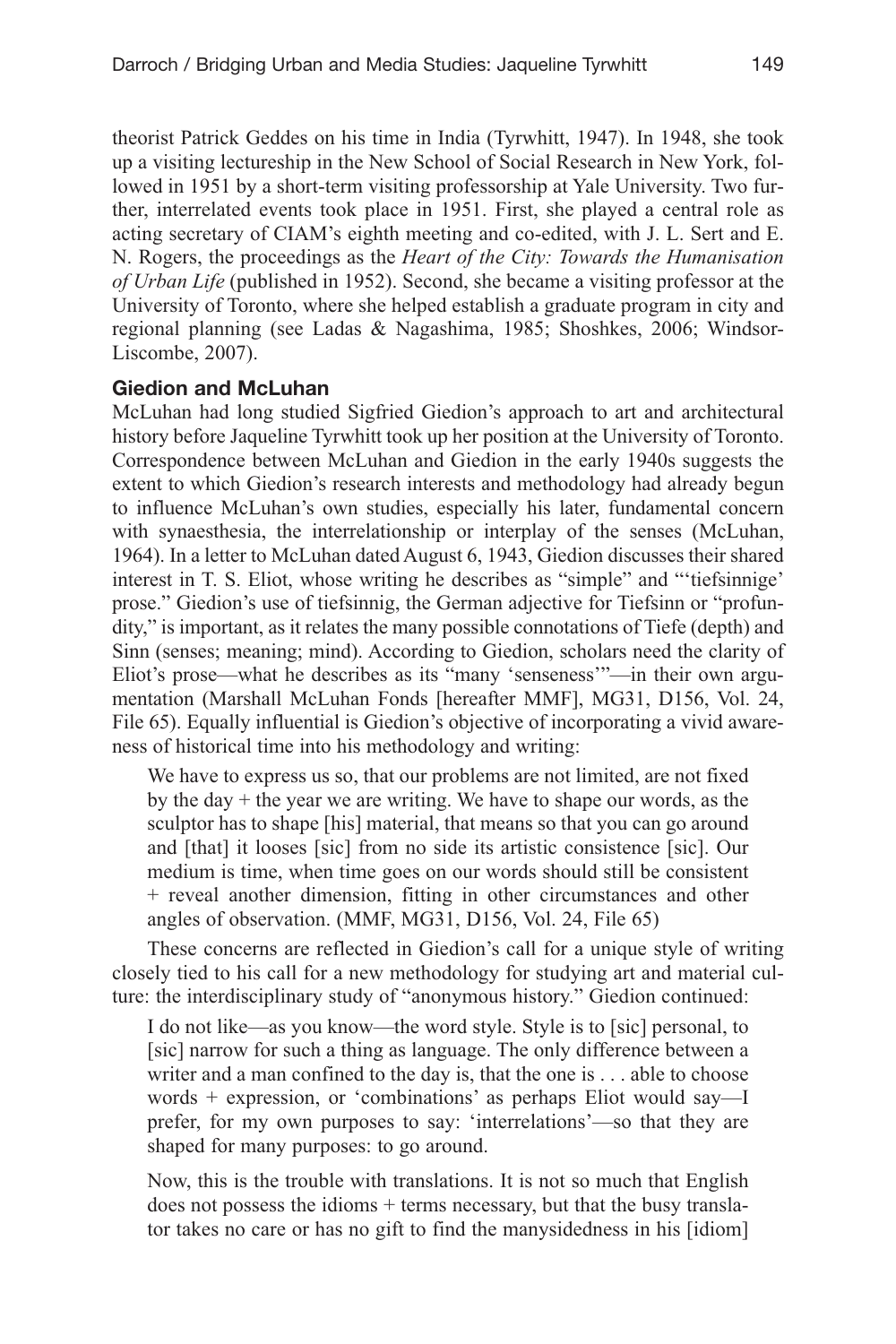and simplifies the text in a onesided manner, called—banalization. (MMF, MG31, D156, Vol. 24, File 65)

Giedion's term "anonymous history" was first published in an article in the November 1943 issue of *The Technology Review*. The article, entitled "A Complicated Craft Is Mechanized," details a portion of the study that would become Giedion's classic *Mechanization Takes Command* (1948). At this stage, Giedion distinguishes between European and American mechanization in the late eighteenth century. In Europe, Giedion argues, "simple crafts" were mechanized—such as mining, spinning, and weaving—all of which became synonymous with industry. In contrast, America mechanized "complicated crafts," starting with the trade of the miller and ending with the job of the housekeeper in the twentieth century.

In between, all those concerned to a certain extent with our intimate life had undergone the same process of mechanization: the tailor, the shoemaker, the farmer, the locksmith, the baker, the butcher. In Europe, most of these complicated crafts still form important strata of society. That they have nearly disappeared from American life has had enormous influence on habits and thoughts. (Giedion, 1943a, p. 3)

Giedion's study of mechanization seeks to treat historical periods integrally, peering into the details of invention and their everyday effects. In line with his teacher of art history, Heinrich Wölfflin, Giedion is critical of studies that merely seek to grasp the social and economic background of a period. For him, in order to discern the historical consciousness of the day, attention must be paid to "phenomena themselves," that is, to developments that reveal the essential spirit of a period. This approach calls for insight into "the *anonymous history* of inventions and ideas, which are the tools that build the instrument of mass productions," for "inventions and the trends they reveal govern our present-day life" (Giedion, 1943a, p. 3). In this article, Giedion focuses on the invention of the pin-tumbler cylinder lock by Linus Yale, Jr., in the mid-nineteenth century. His claim is that "mechanization in the locksmith's sphere is of historical interest only when it chooses the hard way: when it is achieved by creating new methods and new aims" (p. 4). The pin-tumbler cylinder lock is of interest not because it represents a new stage of mechanization; the change it represents "does not consist in merely producing by machine the parts that formerly had been made by hand" (p. 4). Rather, the pin-tumbler delineates a shift in mechanical thinking and thus in the creativity of the craft: "the transformation of the whole interior organism of the lock, from its technical construction down to its key" (p. 4).

In a 1944 extract entitled "The Study of Anonymous History," an excerpt that McLuhan would distribute to the Culture and Communication Seminar a decade later, Giedion further develops his own special brand of interdisciplinarity. He is critical, once again, of what he views as the disciplinary limitation of canonized fields, including history and sociology:

An inquiry into the historical basis of many of our modern modes of life can [only] be incompletely answered. While considerable research has been done in a number of circumscribed fields, these are seldom linked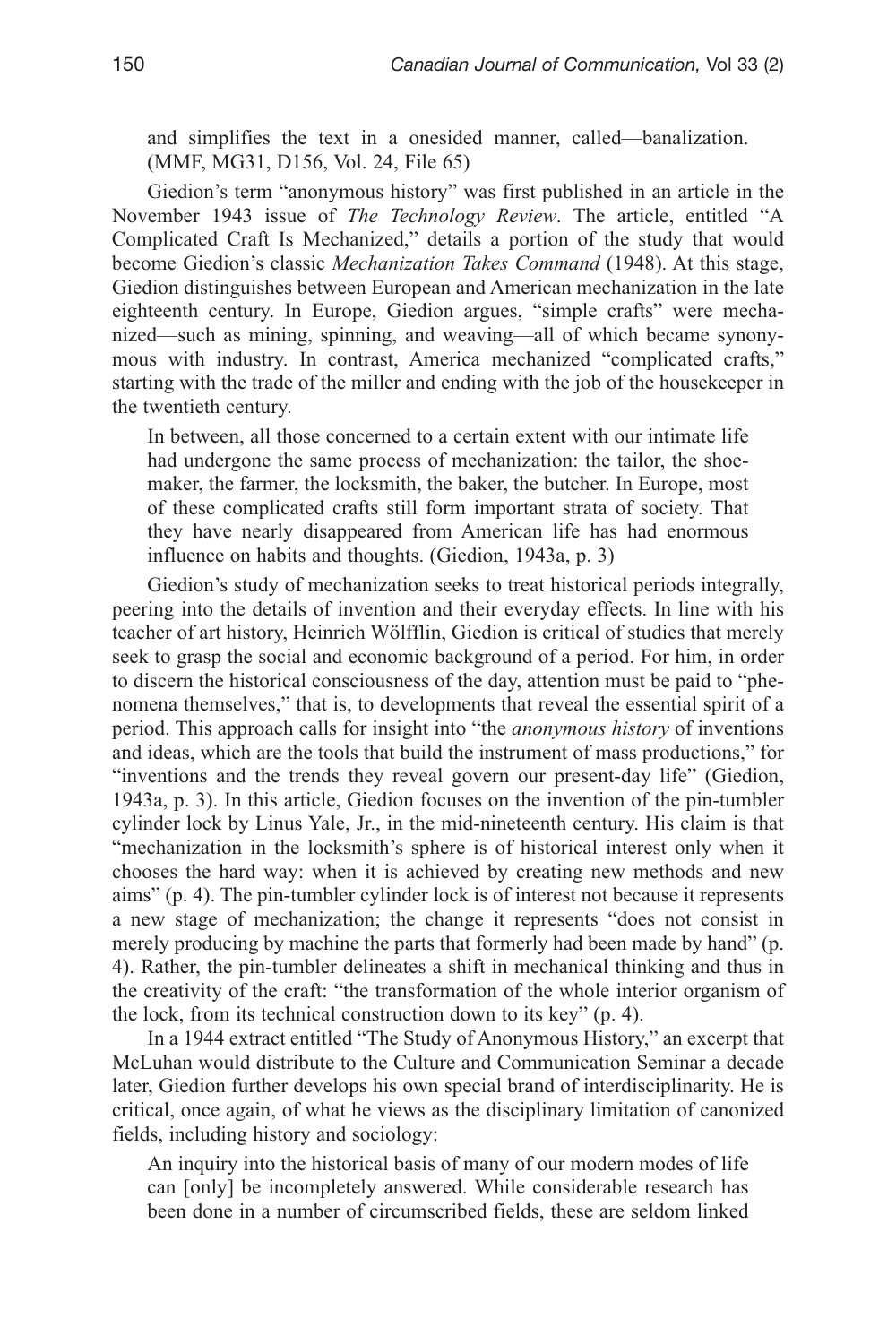together in any way. The studies undertaken are usually from a specifically specialist point of view and are limited to a narrow area of inquiry. There have, for instance, been numerous research studies into the history and operations of various industries, inventions, sociological occurrences, gymnastics, the bath, communications, etc. (Giedion, 1944, p. 1)

This approach, he argues, tends toward studies that focus on an "isolated comprehension of the techniques of a certain invention," and thus an unwillingness to extrapolate from these phenomena to the manifold relations of a given era (Giedion, 1944, p. 1). "We must be able not only to give general and sociological explanations but also know HOW and WHEN certain phenomena arose which are of primary importance in modern life" (p. 1). Here we glimpse the source of Giedion's methodology in the contemporary artistic practices of the Surrealists and Bauhaus:

The modern painters have shown us through their art the uncanny power, the uncanny influence, exercised by the things of everyday usage, which are themselves symbols of our customers. The modern painter has been able to present us with a picture of our modern conception of the world by the use of these fragments: bottles, pipes, cards, pieces of wallpaper, or grained wood, scraps of the plaster decorations of a café. (Giedion, 1944, p. 1)

Giedion's approach is one of the first elaborately developed understandings of the study of everyday material culture: "If we wish to throw light upon the genesis of our age, we must research into the origins of everyday life, the origins of our own mode of life" (Giedion, 1944, p. 2). Scholars have explored the political, economic, and sociological developments of the modern age, but a lack of contemporary historical documents frustrates the study of the structure of contemporary everyday life:

And yet this anonymous history is the basis and the foundation for all the political, sociological and economic events. But the history of the evolution of our daily life lies outside the sphere of research of the historian who confines his interests to the great developments, the great artists, the great inventors. (Giedion, 1944, p. 2)

These strategies, ahead of their time in many respects, would nourish Giedion's idiosyncratic study *Mechanization Takes Command* (1948). His approach thus represents one of the earliest significant conceptions of material culture as a bottom-up approach to cultural research and as a relevant source of evidence for cultural phenomena.

Giedion's *Mechanization Takes Command* (1948) stands as a corollary to his earlier classic of architectural history, *Space, Time and Architecture* (1941), and both became strong influences on McLuhan's "field approach" to media and communication. In McLuhan's well-documented letter to Harold Innis (March 14, 1951), in which he first proposed the *Explorations* seminar, he noted famously that Giedion's two tomes were the central inspiration for this "experiment in communication" (McLuhan, 1987, p. 223). Building on Giedion's earlier work, *Mechanization Takes Command* was intended to show "how badly research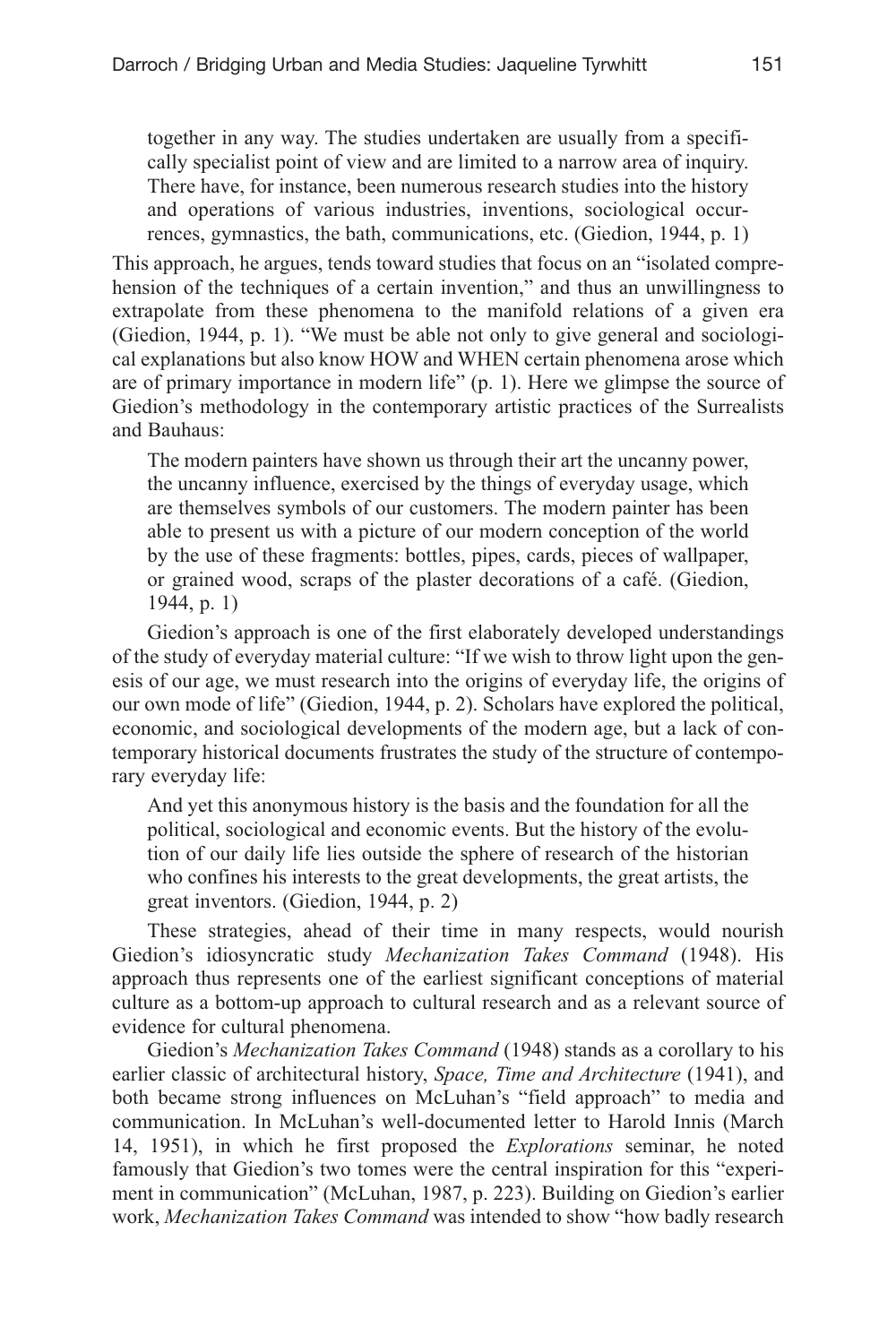is needed into the anonymous history of our period, tracing our mode of life as affected by mechanization—its impact on our dwellings, our food, our furniture. Research is needed into the links existing between industrial methods and methods used outside industry—in art, in visualization" (Giedion, 1948, p. vi). Giedion was thus committed to bridging disciplinary boundaries between science, technology, and art as a means of engaging with fragments of history as a living process of "new and manifold relations" (p. 3). For him, the historian's role "is to put in order in its historical setting what we experience piecemeal from day to day, so that in place of sporadic experience, the continuity of events becomes visible. . . . The sun is mirrored even in a coffee spoon" (pp. 2-3). In a letter to his student Walter Ong, McLuhan criticized F. R. Leavis' elitist approach to culture as "forbidding him to look for the sun in the egg-tarnished spoons of the daily table" (McLuhan, 1987, p. 166). Scattered across McLuhan's writings are numerous such instances where his debt to Giedion's concepts, his writing style and metaphors, and indeed his methodological approach to everyday life is revealed. Perhaps the most obvious of these is McLuhan's 1951 first book, *The Mechanical Bride: Folklore of Industrial Man* (2002), constructed, like *Mechanization Takes Command,* following a montage strategy, using excerpts drawn from newspaper and magazine advertisements to explore everyday cultural artifacts.

Giedion's approach to "anonymous history" was a methodology that would converge with his role over many years as secretary general of CIAM. It was predominantly in this capacity that he addressed approaches to the "humanization of urban life" and the significance of the "human scale" of visuality in planning urban environments. The goal of CIAM, as Giedion wrote in 1943, five years before the publication of *Mechanization Takes Command*, was to raise awareness about the need for transforming urban life and urban space, "to arouse public consciousness as to the present state of our urban agglomerations. Until people become aware that decent living is impossible within our intolerably chaotic cities, no real transformation can take place. . . . Cities would never have been so degraded to their present state if such a consciousness had existed" (Giedion, 1943b, pp. 44-45). In large measure, *Mechanization Takes Command* traced the disruptive infiltration of mechanization into every aspect of urban life—assembly-line production and changes in agricultural labour, breadmaking and meatpacking, household comforts and mass produced furniture, the mechanization of laundering and cleaning, food preparation, and even the bathroom. In a text composed between 1951 and 1952, Giedion would write that the "humanization of urban life" meant the "relation of the parts to the whole, the contact between the individual and the community" (Giedion, 1958, p. 126). McLuhan respected highly this "insistence on organic interconnections among cultural phenomena," (Cavell, 2002, p. 12), which represented, as he later stated in the *Gutenberg Galaxy*, "configurations rather than sequences" (McLuhan, 1962, p. 216) of events: a dynamic rather than static approach to history. In a later interview with G. E. Stearn, McLuhan would state that "Giedion began to study the environment as a structural, artistic work—he saw language in the streets, buildings, the very texture of form" (Stearn, 1967, p. 270**;** see Cavell, 2002).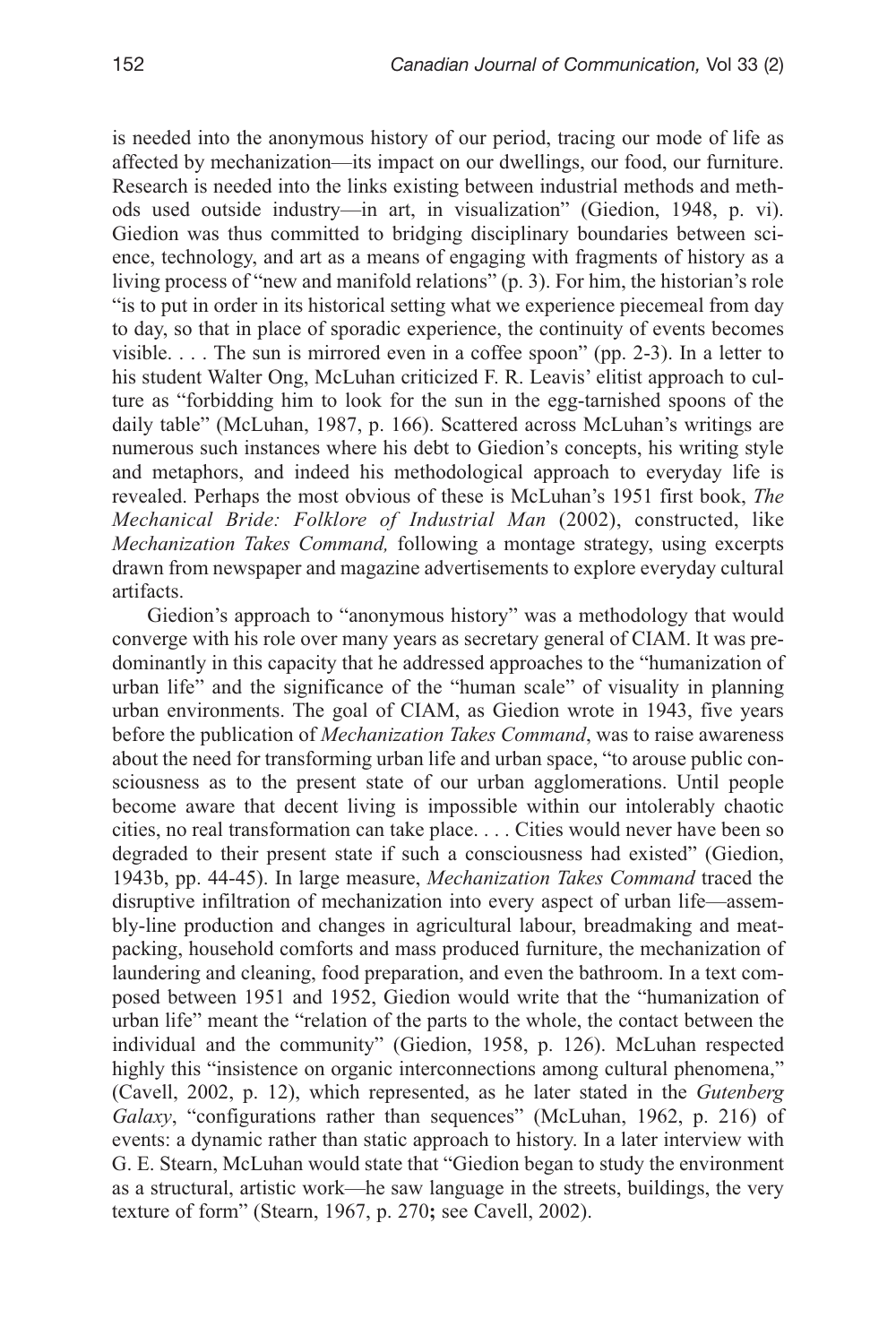Giedion's 1950s reflections on the humanization of urban life came to the fore at the eighth meeting of CIAM in 1951, overseen by Tyrwhitt, with its postwar focus on the "Core of the City." Nevertheless, he already suggests this direction in the conclusion of *Mechanization Takes Command*, subtitled "Man in Equipoise." Here he calls for "re-establishing [a] dynamic equilibrium" (Giedion, 1948, p. 723), a "new balance between the individual and collective spheres" (p. 721), since "before our eyes our cities have swollen into amorphous agglomerations. Their traffic has become chaotic, and so has production" (p. 717). In writing about the "heart of the city," Giedion suggests that "interest in the core is part of a general humanizing process; of a return to the human scale and the assertion of the rights of the individual over the tyranny of mechanical tools" (Giedion, 1958, p. 127). He viewed the city as an "expression of a diversity of social relationships which have become fused into a single organism" (p. 130-131). The concept of the "core" or "heart" of the city thus meant for Giedion not only the planning of a civic centre, but also, and more importantly, the "right of the pedestrian in the center of community life" (p. 128).

McLuhan hoped that Giedion would play a direct role within the *Explorations* Group at the University of Toronto. For his part, Giedion also clearly hoped to exert some influence on the group's direction, for it was Giedion who suggested to McLuhan that Jaqueline Tyrwhitt should be included in the *Explorations* project. In a letter to his mother in November 1952, McLuhan noted: "Tonight we are having in Jacqueline [*sic*] Tyrwhitt visiting professor of Town Planning in the School of Architecture. Siegfried [*sic*] Giedion wrote me about her when thanking me for the book *The Mechanical Bride*" (McLuhan, 1987, p. 233). It was thus that McLuhan, Carpenter, Easterbrook, and Tyrwhitt became the four original co-applicants for a Ford Foundation grant to study the "effects of media." Shortly thereafter, however, Tyrwhitt was asked by the United Nations and the Indian Government to develop a seminar and exhibition on lowcost housing in India. She spent most of the year between 1953 and 1954 living and working in New Delhi, during which time the Ford grant was awarded.

## **The beginnings of** *Explorations***: The McLuhan-Tyrwhitt correspondence**

During Tyrwhitt's year abroad, a number of letters passed between McLuhan in Toronto and Tyrwhitt in New Delhi, from where she began to facilitate a broader dialogue between McLuhan and Giedion. At the same time, she established herself quickly as a key member of the Culture and Communications research team. While we should recognize that McLuhan and Tyrwhitt each had agendas of their own (it seems quite likely that McLuhan viewed Tyrwhitt, at least initially, as the most direct route of access to Giedion, and Tyrwhitt, for her part, hoped to use the grant as leverage in negotiating her continued appointment as Visiting Professor at the University of Toronto), their letters attest not only to their mutual excitement about the project's orientations, but also to an appreciation of each other that went well beyond instrumentality and institutional wrangling. These letters (many of which, to my knowledge, are as yet unpublished) give uncommonly clear shape to the concerns pervading the *Explorations* Group and detail the importance of Giedion to McLuhan's expanding areas of inquiry.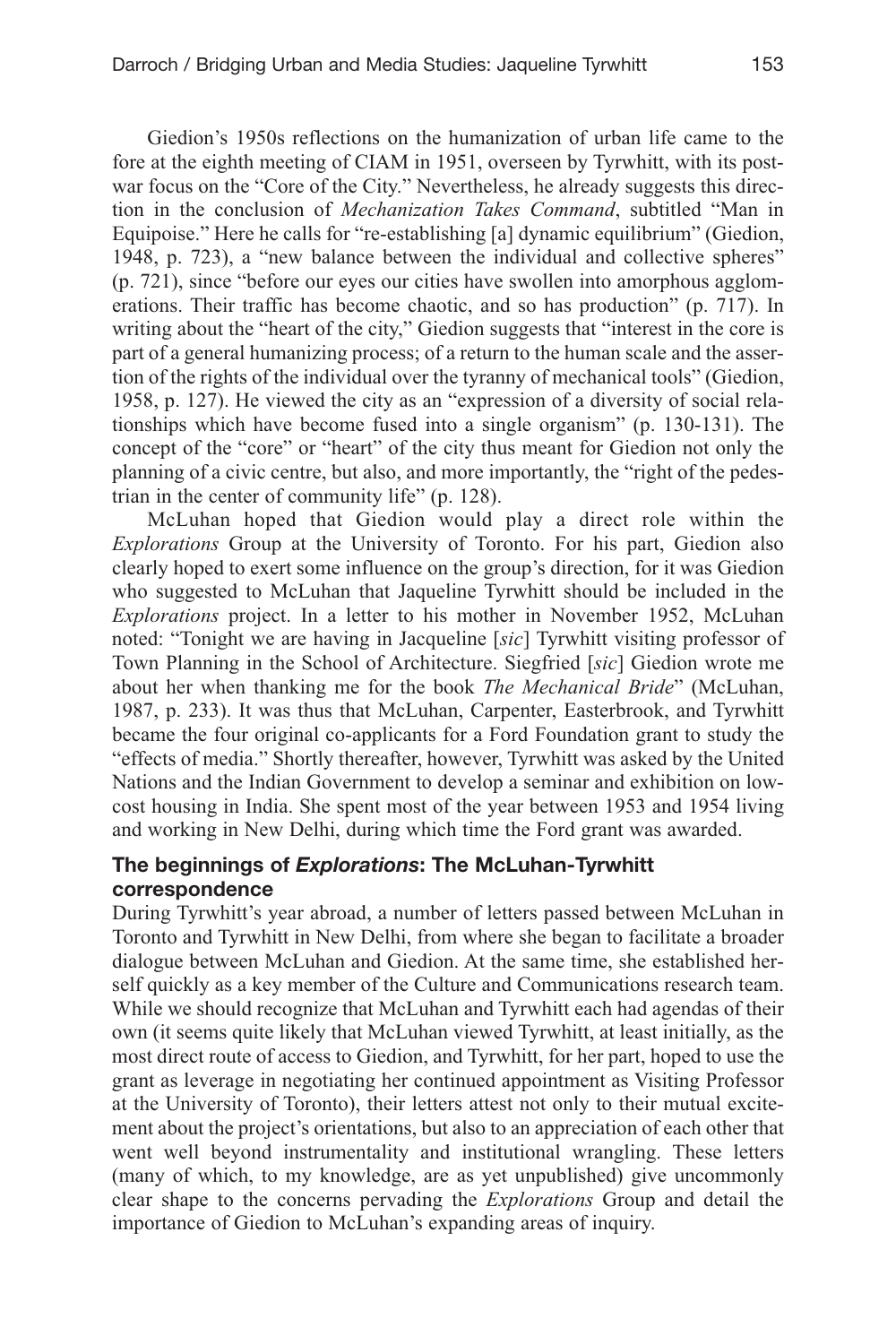Tyrwhitt's first correspondence on the matter of the Ford grant was a telegram sent on July 17, 1953:

JUST RECEIVED PRESIDENTS LETTER ABOUT FORD GRANT CONGRATULATIONS WOULD LIKE DISCUSS OUR PROPOSALS WITH GIEDION IF POSSIBLE PLEASE AIRMAIL COPY REACH ME BEFORE JULY 26 CIAM CONGRESS. (Papers of Jaqueline Tyrwhitt [hereafter PJT], TYJ/18)<sup>2</sup>

McLuhan responded on July 24, 1953, that he would present Giedion and Tyrwhitt to the group and asked whether he might represent both of their interests. It would take time, he suggested, to educate one another. In a lengthy letter dated August 30, 1953, Tyrwhitt wrote that a copy of the original program as submitted to the Ford Foundation was now with Giedion

(Doldertal 7, Zurich 7—though I rather think he is travelling about just now in the caves of France and Spain collecting material on 'the community of human experience'). After I received the programme I went to Zurich and had a talk with Giedion upon it. His first statement, with which we would all agree, was that it was not a very clearly thought out document, and that the actual programme of study still remained to be worked out and stated. He then proceeded to tax me with the question "Communication of What?" His own interests in this line are confined to the "expressive moments in a culture which reveal the inner nature of man"—in current parlance, the emotional pattern of our period.

This is a tall order, and I feel certain we must first establish a common vocabulary between the members of the group. To this end the suggestion in the programme of a pilot study confined to the University Campus seems to me excellent.

Tyrwhitt claimed that a pilot study on the university campus also appealed to Giedion, who had long advocated an "interfaculty methodology." This call for interdisciplinarity is articulated in his approach to anonymous history in *Mechanization Takes Command*. "Nothing of the kind is earnestly provided for in the curricula of present-day universities," he wrote in the foreword. "Chairs of anonymous history ought to be created, with the task not only of showing how facts and figures are to be gathered, but of showing their impact on culture and their meaning for us" (Giedion, 1948, p. vi). Indeed, as early as 1943, when Giedion and McLuhan began to correspond, Giedion had advocated creating "Faculties of Interrelations" within universities to allow communication between the sciences, arts, and humanities (Giedion, 1987, p. 160). Giedion's purpose in promoting this line of inquiry, Tyrwhitt claimed in her letter, "is to show why it is that, for instance, mathematics and psychology are using similar methodological approaches." She and Giedion agreed that,

within the outline programme as it stood, there were two distinct studies: one at the level of the general public, the other within the university. The second could result in a study of methodological patterns leading to means of comparing results. The first would be a study of those expressive patterns which produce a direct re-action from the public. I remem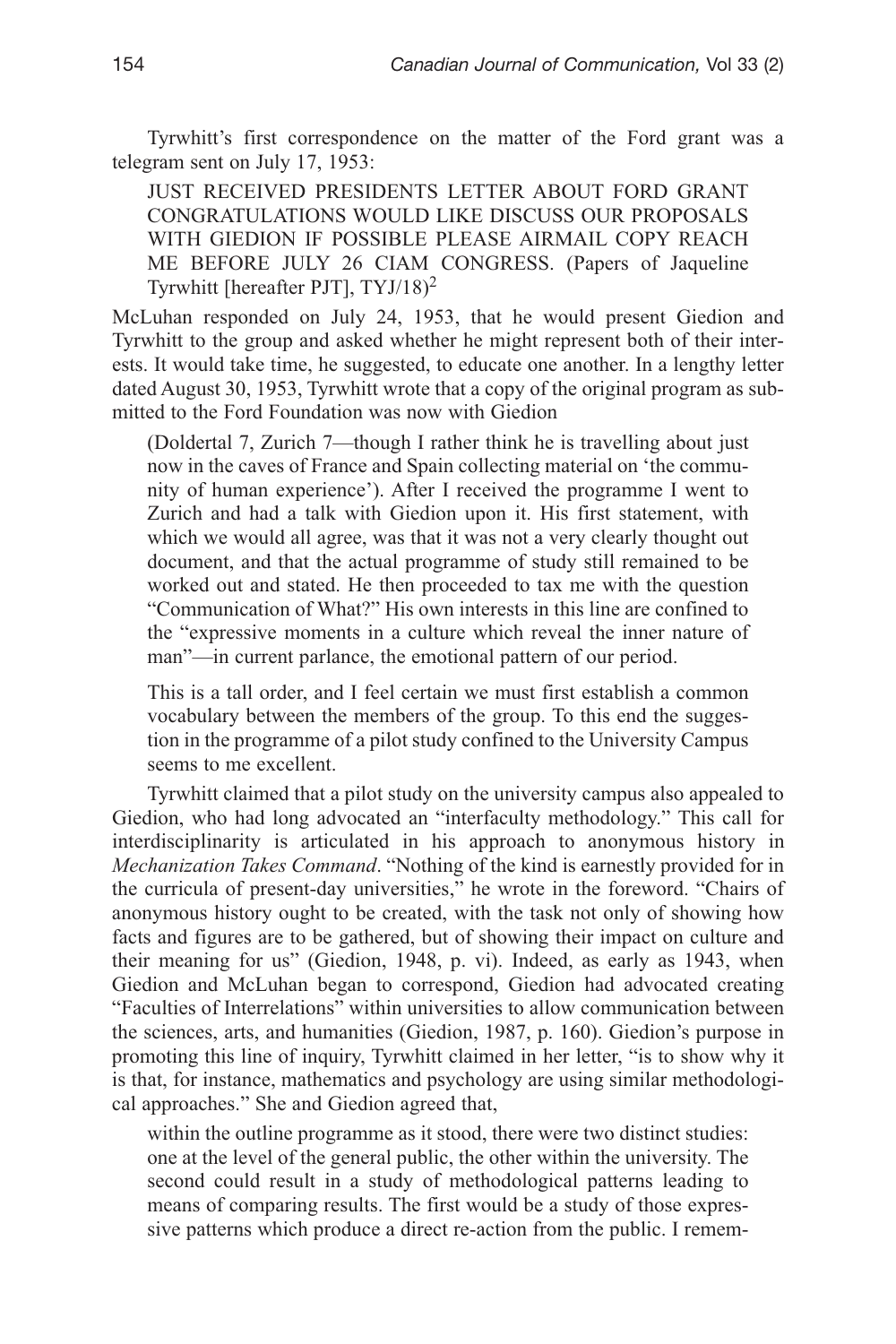ber Giedion remarked that abstract posters can grip the general public but not abstract painting because man has a direct approach to the poster but not to the painting. The result of this study might be to bring into consciousness the main lines of the existing underlying unconscious pattern.

Tyrwhitt recommended starting with the pilot project "to be confined to the Toronto campus," which she suspected would resonate with both McLuhan's and Carpenter's areas of interest. At the same time, she was concerned that such an endeavour "would have to be studied by a group that was more closely knit and interwoven than ours is at present. It would be just too easy to get lost in one more field study, leading either to no conclusions, to platitudes or to half-baked novelties."

In the same letter, Tyrwhitt also mentioned that she had met two Canadian students while in India who were interested in the "Communications Seminar." She noted that for one of them, the "idea of a comparison of methodology was quite new" and suggested that

if the group did decide to pursue this line it might be worth while trying to get Giedion over to help frame the programme. I know he really has worked out something in considerable detail, but it could not be applied easily in MIT because of the somewhat one-sided set-up of that institution. This would not apply to us, though our present group might need some strengthening on the side of physics or mathematics.

This discussion led to two alternative programmes, which Tyrwhitt put forward for McLuhan's consideration:

- a) A comparison of methodologies employed in different disciplines within the University of Toronto with a view to discovering means of direct communication between them.
- b) The effect upon "sense of time" (Innis) of the Toronto public caused by the present developments of mass communications (radio, television, newspapers, et cetera).

On October 14, 1953, the day before the first group meeting, McLuhan wrote to Tyrwhitt confiding in her his latest concerns for the seminar's direction. He stressed his own interest in studying media effects on human sensibility, where media are understood first and foremost as "art forms." This line of inquiry, he claimed, differentiated his interests from those of Carpenter or Easterbrook. Carpenter, who was keen to initiate a "mag" (which would ultimately become the journal *Explorations*), was interested in the effect of new media on changing concepts of space and time and related shifts in understanding the self. Easterbrook was focused on Canadian–American relations. McLuhan set out to educate the group by collecting excerpts on theories of communication from a variety of courses, including works by Giedion, Eliot, and György Kepes. This collection would provide a common body of materials for the graduate students and allow the whole group to understand the languages of various media as well as the disparate fields represented by the group's members. Before Tyrwhitt's return, the students were to read, among others things, Giedion's key works and Tyrwhitt's *Heart of the City* (Tyrwhitt, Sert, & Rogers, 1952).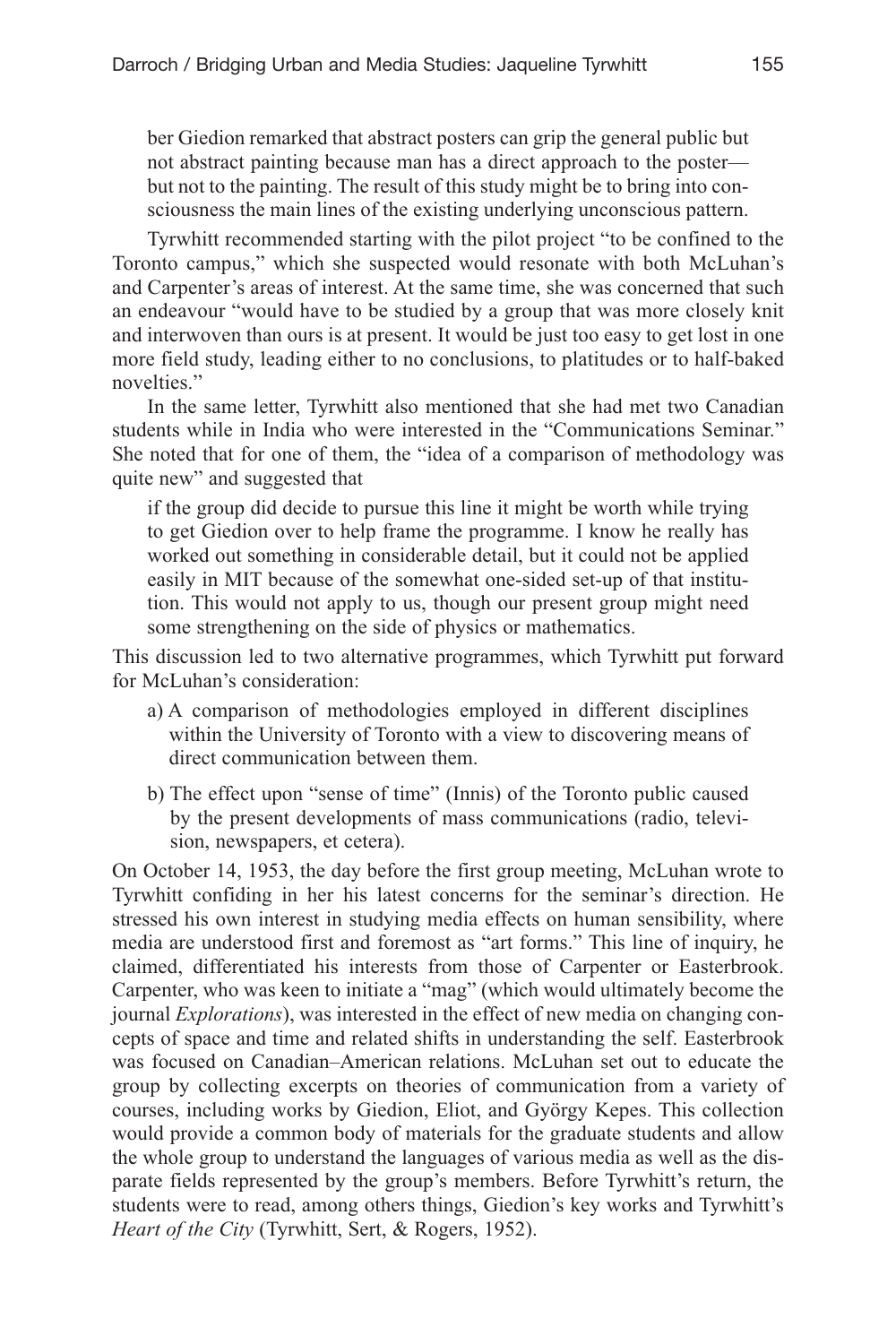A few weeks later, "Carpenter's mag" came to fruition. On October 29, 1953, McLuhan wrote to Tyrwhitt that funds from the Ford grant, along with various released-time funds for group members, had allowed them to proceed with the publication of *Explorations*. Carpenter would act as editor-in-chief, with McLuhan, Tyrwhitt, Easterbrook, and Williams as associate editors. The first issue, to be released in November 1953, would have a print run of 1,000 copies. Six issues were planned in total, with the title *Explorations: Studies in Culture and Communication*. Initially, one whole issue was planned to be dedicated to Harold Innis, and a second issue would be dedicated to Giedion. Changing concepts of space and time would be a central concern. McLuhan asked Tyrwhitt whether she would write something deriving from her position and experience in India for the next issue.

McLuhan's interest in understanding the media as art forms and his hope of publishing an issue of *Explorations* on Giedion are reiterated in his correspondence of December 8, 1953. The second issue would contain more Ford project matter, while the third and fourth issues would still be devoted, respectively, to Innis and Giedion. At this stage, McLuhan hoped that Tyrwhitt would not only contribute her own work to the journal, but also provide suggestions for topics that graduate students of various fields could engage with. Giedion's works would be core readings, providing ties between students of psychology, economics, and anthropology.

McLuhan's letter begins to frame not only his concerns with media as art forms, but also the importance of city life and urban history for the study of media and communication. He found it difficult to convince the group of his belief that the transition from primitive groups to urban conglomerations (the "urban revolution") was a consequence of the advent of writing. McLuhan suggested to Tyrwhitt that the initial social organization of city spaces was related to the translation of audible forms into spatial forms. The result of this translation is "writing" of all kinds. In line with an Innisian understanding of media bias, he claimed that orality had previously locked society into a world of time, removed from any spatial control. Speech represented the greatest of all mass media. McLuhan expressed the wish to produce several issues of *Explorations* focused on the mastery of various media. They needed someone, he suggested, who could study the social impact of the road as an art form, similar to the work of Patrick Geddes on the transformation of city-states in the United Kingdom.

By May of 1954, Tyrwhitt was preparing her return to Toronto. A year earlier, the University of Toronto had reneged on its commitment to reinstate her as a visiting professor, proposing instead that she be given an assistant professorship for no more than three years, at a salary of \$4800—\$200 less than her salary as a visiting professor. By April 1954, this offer had also fallen through. However, her connection with the Ford Foundation grant permitted Tyrwhitt to negotiate a position at the university as a research assistant. On May 10, 1954, she communicated the details of this new role to McLuhan:

I suggest that I come to Toronto in September (earlier if possible) and concentrate on sorting out, assembling and editing the work you have already collected together in some form or other, so that during this win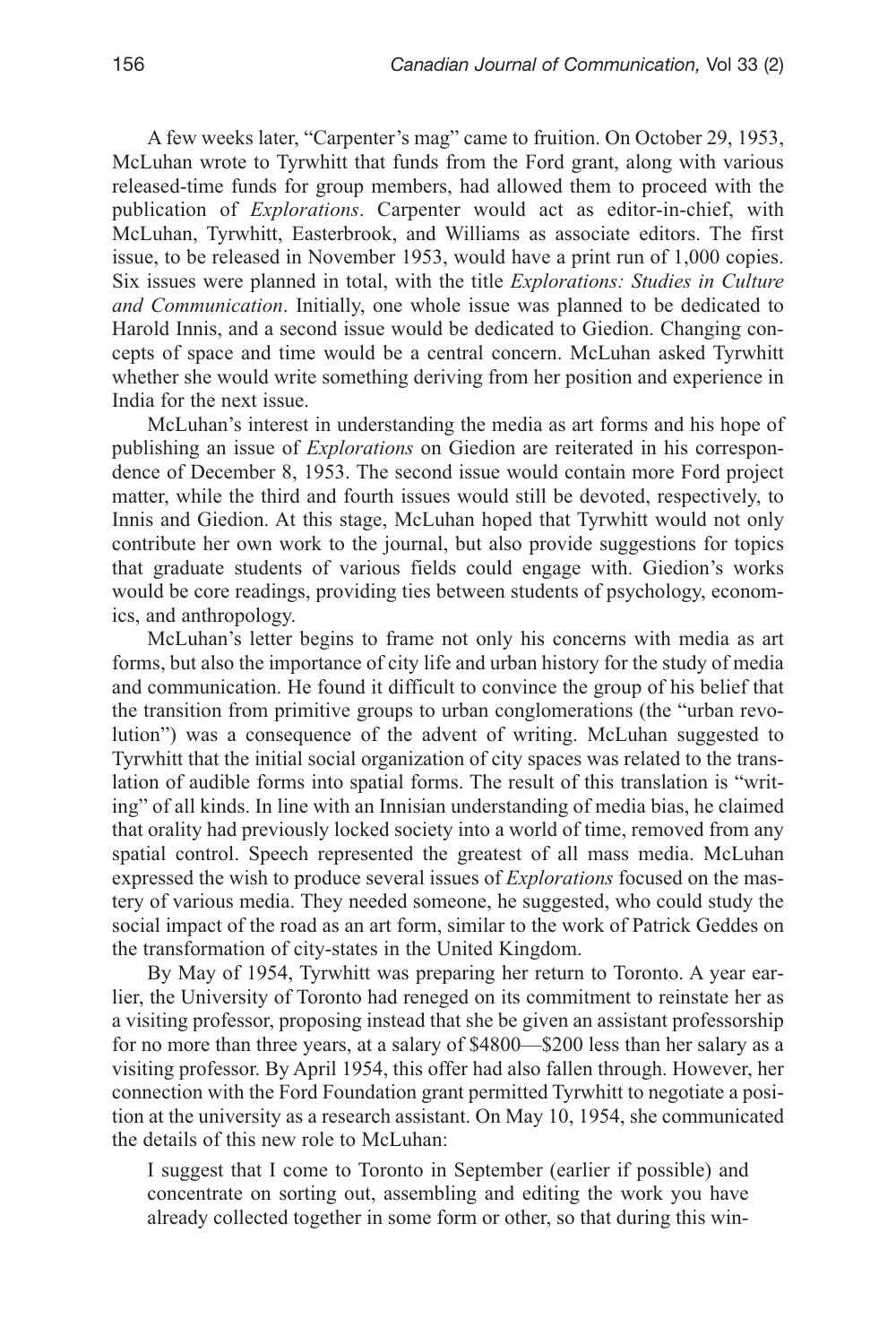ter we do produce something that can purport to be an 'inter-faculty' study, and that does 'say' something that could not have been said by an independent study by just one of us. I also badly want to get some of my own ideas down, but I am sure the most important thing is to produce the results of some group work.

Committed to the concept of an interfaculty study, Tyrwhitt continued to facilitate a dialogue with Giedion while staking out plans to develop her own lines of study. Several days later, on May 16, 1954, she wrote:

I have plenty of ideas, but don't at the moment see how they fit into what has already been done. The only absolutely fixed idea is that we must produce something! Something that is not just an interesting collection of essays, but does obviously achieve some sort of synthesis and state some sort of a theory. How another Explorations around Giedion fits into this I am not clear, though I am by no means against this. In fact not only am I not against it, but I think it could be excellent, and this is the first thing I would like to discuss with you in June as I know I shall be seeing Giedion this summer in Europe. We are both taking part in two conferences (one run by the Université de France and the other a CIAM show) and I have to spend some time with him on the translation of his book on Gropius which I am now doing. If we can get the outline of the Giedion 'Explorations' set before I go over (on June 17th) I could use some time in Europe with him to develop some aspects of it—and this could perhaps also be 'counted in' as project time, i.e. qualify in part for Summer pay!

In an undated letter, likely from late May 1954, McLuhan expressed his hope that Giedion would still become involved with the *Explorations* Group. Nevertheless, he had clearly also begun to see distinctions between his own burgeoning interests in synaesthesia, especially in the work of the Symbolist poets, and Giedion's understanding of media and communication. Giedion's approach to architectural theory and cultural history supplemented his own interests, McLuhan claimed, but Giedion was oblivious to the role of words, spoken or written, as part of the greater communication nexus. While it is true that Giedion's scholarly pursuits largely neglected the histories of language and literatures, his early correspondence with McLuhan about Eliot's prose and his own concerns with style and translation demonstrate a much greater awareness of language than McLuhan acknowledges here.

The Giedion issue of *Explorations* never came to fruition, although Giedion did publish a subsequent article on "Space Conception in Prehistoric Art" in *Explorations 6* (1956), a pre-study for his later two-volume work *The Eternal Present* (1962, 1964). However, his early reflections on the spatial organization of media and cities would play a profound role in the development of McLuhan's thinking. The McLuhan–Tyrwhitt correspondence is particularly valuable, as it reveals McLuhan's nascent thoughts about the effects of new media on the transformation of cultural space and related transformations in urban design. Most important in this regard is his suggestion that the organization of town spaces was related to writing, the translation of audible forms into spatial ratios. While not yet articulated fully, these reflections already imply the concept of "audible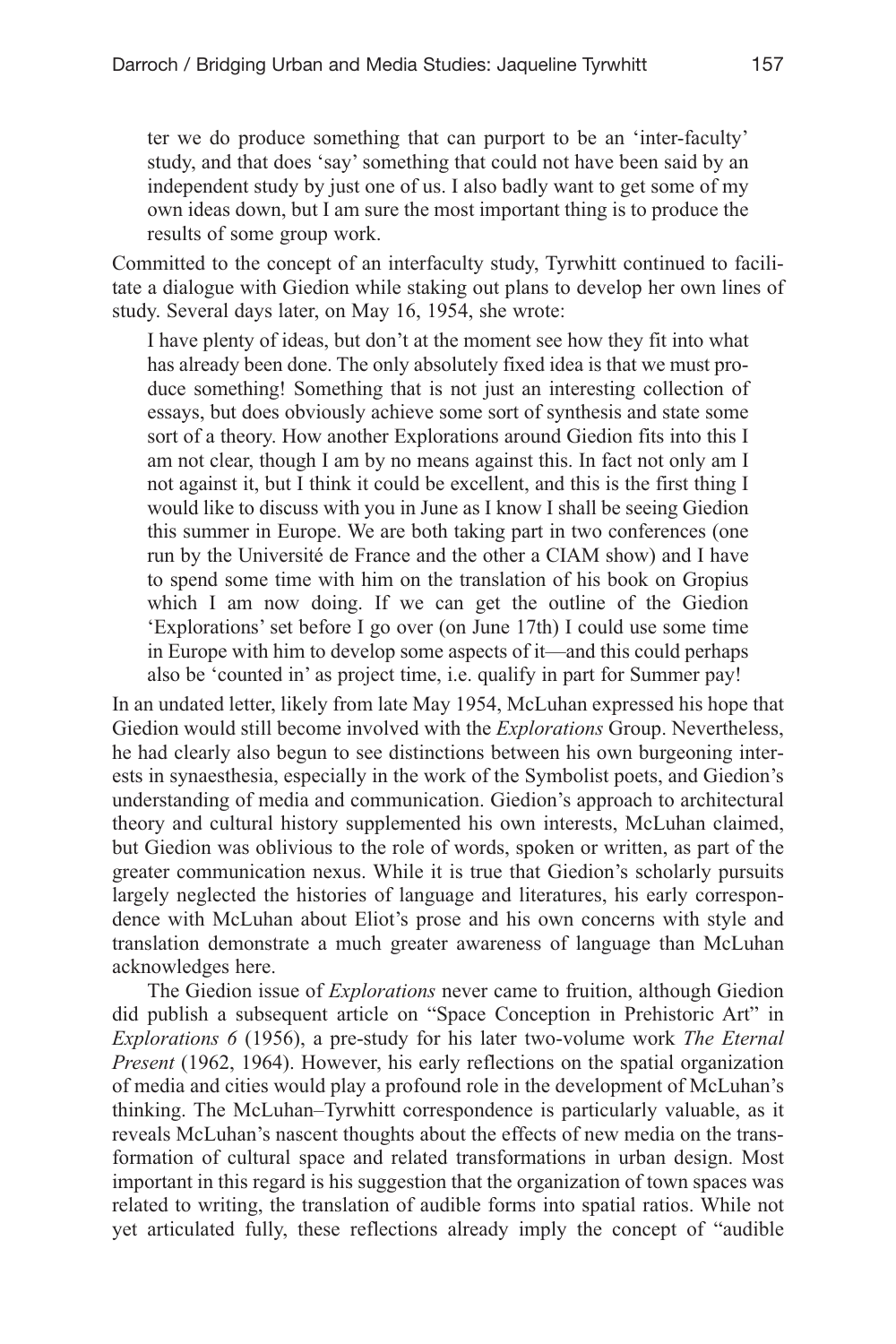space," which would become central to McLuhan's analysis of media. Indeed, within a year (and after Tyrwhitt's return from India), the concept of audible or "acoustic space" became a platform for the entire *Explorations* Group. Edmund Carpenter has commented on the origin of this focus in the early days of the *Culture and Communication Seminar:*

The humanistic approach ultimately led to friction within the seminar, but not at first. Tom Easterbrook took Harold Innis as mentor. Marshall McLuhan saw poetry as the sap of life. Jacqueline [*sic*] Tyrwhitt regarded architecture as a holy pursuit. I thought of anthropology as art availing itself of scientific findings. Carl Williams, however, sought to refine psychology to an objective science. It was for this reason he was invited to join the group. We felt we needed his bias to balance ours, and also to get Ford funding.

Carl provided the first breakthrough. He used the phrase "auditory space" in describing an experiment by E. A. Bott. The experiment itself was more roadblock than bridge. But the phrase was electrifying. Marshall changed it to "acoustic space" and quoted Symbolist poetry. Jackie mentioned the Indian city of Fatehpur Sikri. Tom saw parallels in medieval Europe. I talked about Eskimos. (Carpenter, cited in Theall, 2001, p. 241)

McLuhan has recounted a slightly different version, relating his "first discovery of acoustic space" to a seminar discussion on Giedion's *The Eternal Present: The Beginnings of Architecture* (1964), in which Jaqueline Tyrwhitt presented the fact that the Romans were the first people to enclose space:

The Egyptian pyramids enclosed no space since their interior was dark, as were their temples. The Greeks never enclosed any space, since they merely turned the Egyptian temples inside out, and a stone slab sitting on two columns is not an enclosed space. But the Romans, by putting the arch inside a rectangle, were the first to enclose space. (An arch itself is not an enclosed space since it is merely formed by tensile pressure and thrust.) However, when this arch is put inside a rectangle, as in the sections of a Roman viaduct or in the Arc de Triomphe, you have a genuine enclosed space, namely a visual space. Visual space is a static enclosure, arranged by vertical planes diagonally related. Thus, a cave is not an enclosed space any more than is a wigwam or a dome. . . . At this point, Carl Williams, the psychologist, objected that, after all, the spaces inside a pyramid, even though dark, could be considered as acoustic spaces, and he then mentioned the characteristic modes of acoustic space as a sphere whose centre is everywhere and whose margins are nowhere (which is, incidentally, the neo-Platonic definition of God.) I have never ceased to meditate on the relevance of this acoustic space to an understanding of the simultaneous electric world. (McLuhan, 1997[1973], p. 101)

Giedion's many concerns about the humanization of urban life, the human scale, and the core of the city, in combination with McLuhan's focus on media as art forms, transitions in visual and acoustic space, and the transformation of city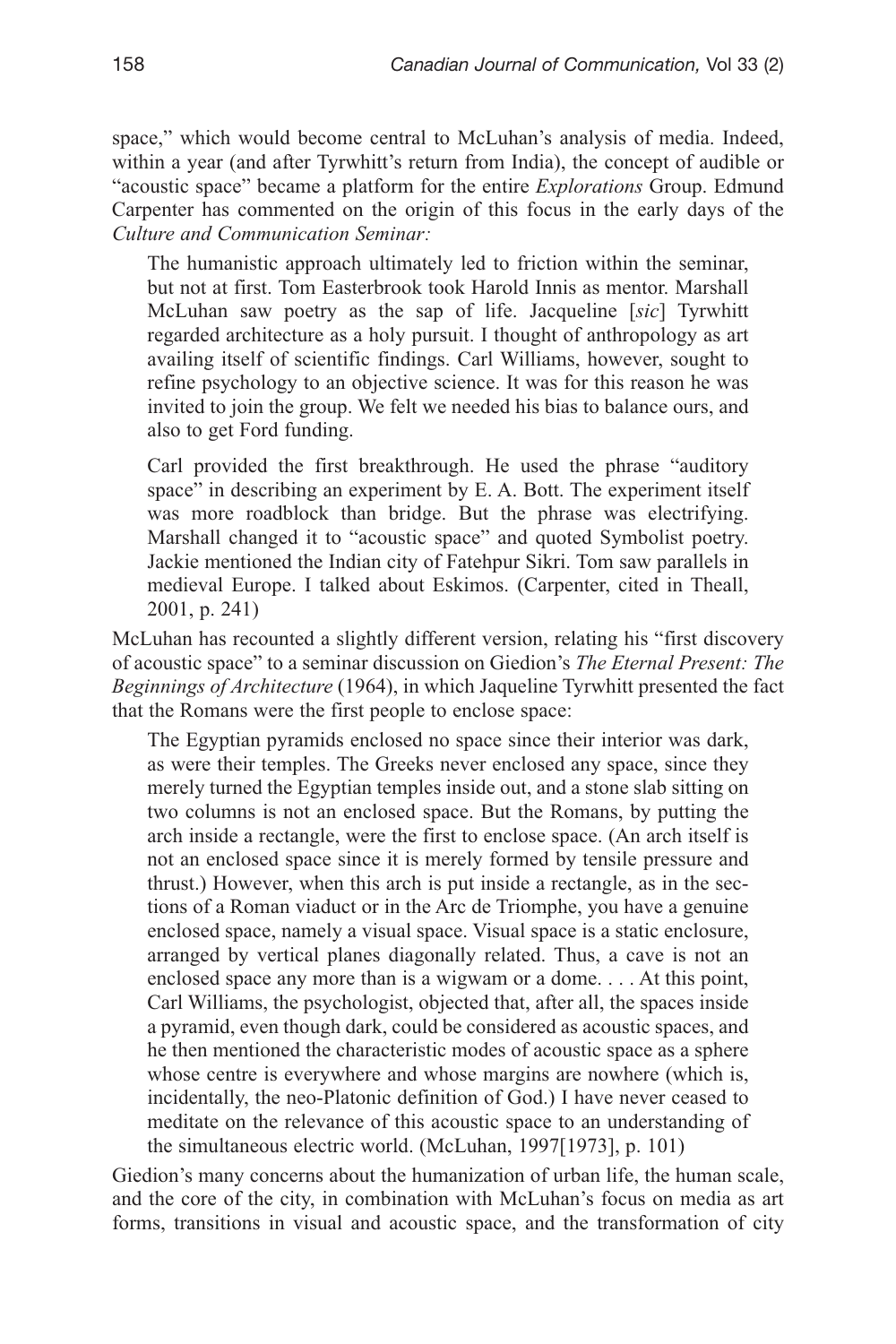spaces through new media, would all filter into Jaqueline Tyrwhitt's own scholarly writing during her years at the University of Toronto.

#### **Jaqueline Tyrwhitt's contributions to Explorations**

In her own contribution to the CIAM publication *Heart of the City*, Jaqueline Tyrwhitt took up Giedion's concern for the human scale, explaining that the "core [of the city] is the gathering place of the people," a planned or unplanned "physical setting for the expression of collective emotion" (Tyrwhitt, Sert, & Rogers, 1952, p. 103). She noted that after wartime blackouts of city spaces, the lighting up of advertising had an enormous psychological effect that "had nothing whatever to do with the subject matter of the advertisements. Light, colour, and movement must be part of the architectural composition of the Core" (p. 103). This focus on the "core of the city" accompanied her throughout her *Explorations* years and contributed substantively to the group's concern for the effects of media and technology.

In her letter of May 16, 1954, Tyrwhitt mentioned to McLuhan that in developing a seminar for graduate architects, they "shall treat the theory of the 'core' applied to tropical conditions and a self-contained rural tradition being invaded by technology, but still bound by a primitive economy, and still with a very full range of social obligations and customs." In *Explorations 2*, Tyrwhitt published an article she had likely been working on prior to and throughout her sojourn in India. Entitled "Ideal Cities and the City Ideal" (Tyrwhitt, 1954), this, the longest of her contributions to *Explorations*, consists of her own historical account of the evolution of cities and utopian visions of urban life, supported by multiple fragments of texts throughout Western history, from the sixteenth century to the 1940s. Many of her original notes and translations for these fragments are held in her papers, along with a two-page document of critique that, while difficult to decipher, I suspect to be in the handwriting of Sigfried Giedion. "Ideal Cities and the City Ideal" reveals Tyrwhitt's own desire to trace and build upon their joint commitment to the "humanisation of urban life." "To write a Utopia," she begins, "to live in an imaginary world, implies a dissatisfaction with one's immediate environment, and the periods that have produced the greatest number of Utopias—of visions of an ideal environment—have all been periods of upheaval" (Tyrwhitt, 1954, p. 38).

Tyrwhitt traces utopianism through several stages that she sees as revolutions: the Renaissance "revolution of learning," starting with the writing of Thomas More and extending through Tommaso Campanella, Johann Valentin Andreae, and Francis Bacon; the "revolution of religion" of the seventeenth and eighteenth centuries, with the founding of "perfect" communities in Europe and North America by the Mennonites, Shakers, Rappites, and others; the "revolution of industry," including "Robert Owen's New Harmony, settlements inspired by the writings of Charles Fourier and Etienne Cabet and the careful plan of J. S. Buckingham's New Victoria"; to our own period of "Ideal Cities" in the "revolution of movement" (the "Lineal City of Soria y Mata [1882] and the Garden City of Ebenezer Howard [1898]" (p. 41) and the dawning age of the "revolution of humanism" glimpsed in Le Corbusier's Radiant City (1935) and Frank Lloyd Wright's Broadacre City (1937). Utopias related to the revolution of humanism, she claims,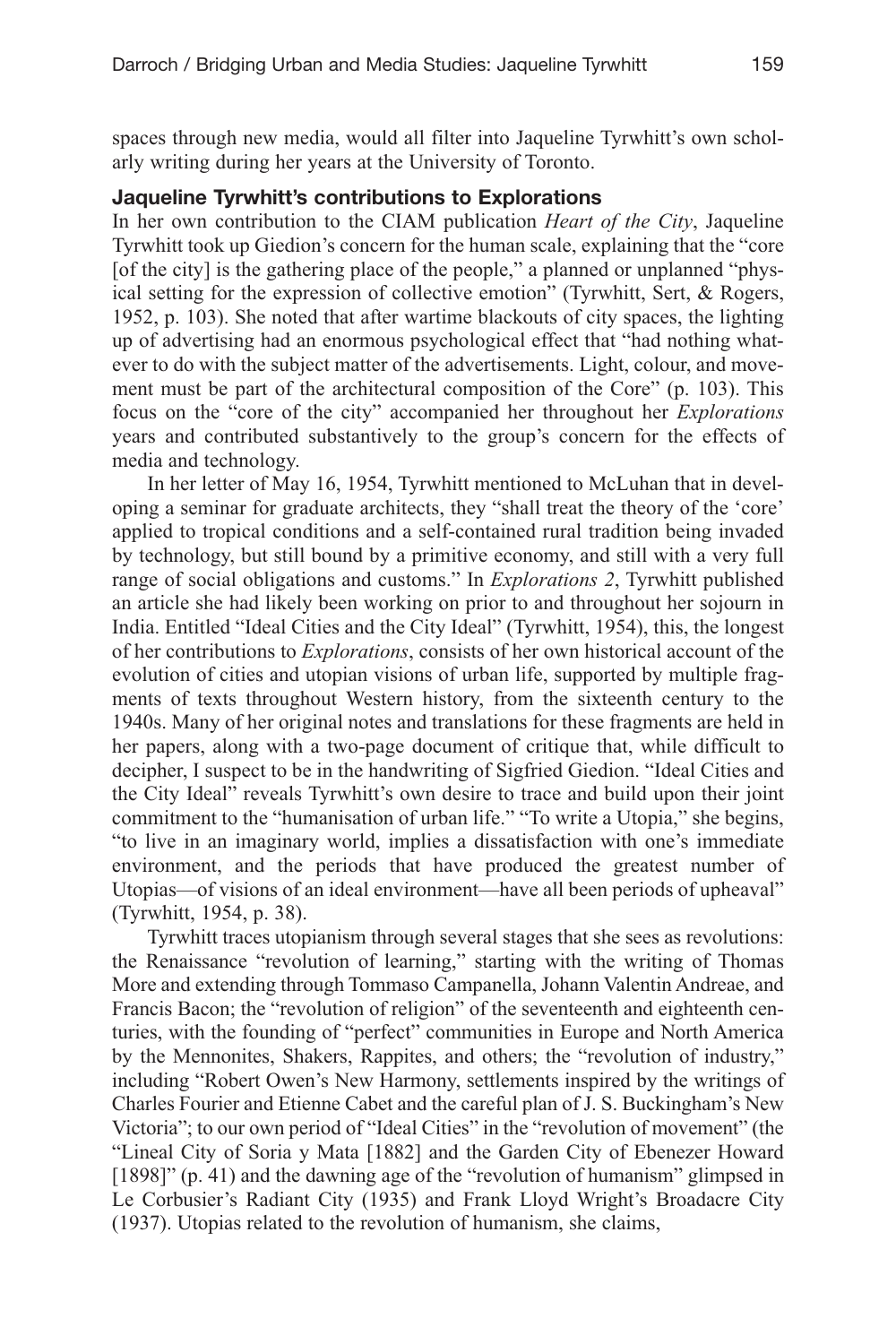are still rare. They can be glimpsed between the lines of S. Giedion's *Mechanization Takes Command* (1948) and they run like a gleaming thread through the CIAM discussions on the 'Heart of the City' (1952). They become translated into vision upon the drawing boards of the student architect, the essays of the student political scientists, the sketches of the student artist, but most of the world around us is still inspired by the Utopias of the *revolution in movement* of which we are now in the third phase, the post-war period. For instance, the ideas of Ebenezer Howard are still the main force behind Britain's New Towns Programme, under which fourteen New Towns have already been started. [This idea], so revolutionary at the turn of the century that those who accepted it were dubbed the 'reds' of that period, is now the respectable ideal, and the schemes of Le Corbusier and Frank Lloyd Wright are still 'visionary', 'totalitarian' or 'socialist' according to one's personal background of prejudice. (Tyrwhitt, 1954, p. 50)

In perhaps her most interesting contribution, "The Moving Eye" (Tyrwhitt*,* 1955), Tyrwhitt took up McLuhan's call to write something based on her experiences in India. It is here that she uses the example of Fatehpur Sikri, as recalled by Carpenter, to trace historical shifts in urban perspective: from a visual understanding of urban space that was constantly changing, asymmetric, and scanning, to the static, linear viewpoint characteristic of the Western world and the science of optics:

It is very difficult for us to get away from the rules of the accepted vision of our Western culture and to realize, even intellectually, that this is not the only way of looking at things. For instance our eyes in the West have for five hundred years been conditioned, even governed, by another intellectual approach: the single viewpoint. This, though no more intellectual than the acceptance of the dominance of the vertical, is more readily grasped as an acquired characteristic of our vision. It is, however, peculiar to the Western world, where it followed the development of the science of optics: the study of the eye as an inanimate piece of mechanism pinned down upon the board of the scientist. The optical result was the development of linear perspective: the single 'vanishing point' and the penetration of landscape by a single piercing eye—my eye, my dominating eye. (Tyrwhitt, 1955, p. 116)

In Fatehpur Sikri's core, known as the Mahal-i-Khas, most of the buildings are "symmetrical in their design, but their spatial setting is never axial" (Tyrwhitt, 1955, p. 116). The spatial composition of these buildings, rather, remains balanced from multiple perspectives, where the art of the "moving eye," a constantly scanning outlook, evades any central objective. Tyrwhitt draws on examples from Chinese painting and classical Western art to distinguish how our Cartesian linear perspective is a "conditioned form of vision; limited and partial in its scope" (p. 116). In a southern Italian classical painting depicting an "elaborate urban scene . . . the spectator grasps the scene from a series of viewpoints, floating about somewhere in front of it, his eye now beneath an overhanging balcony, now above a projecting roof. But each 'eye-full,' each object upon which his eye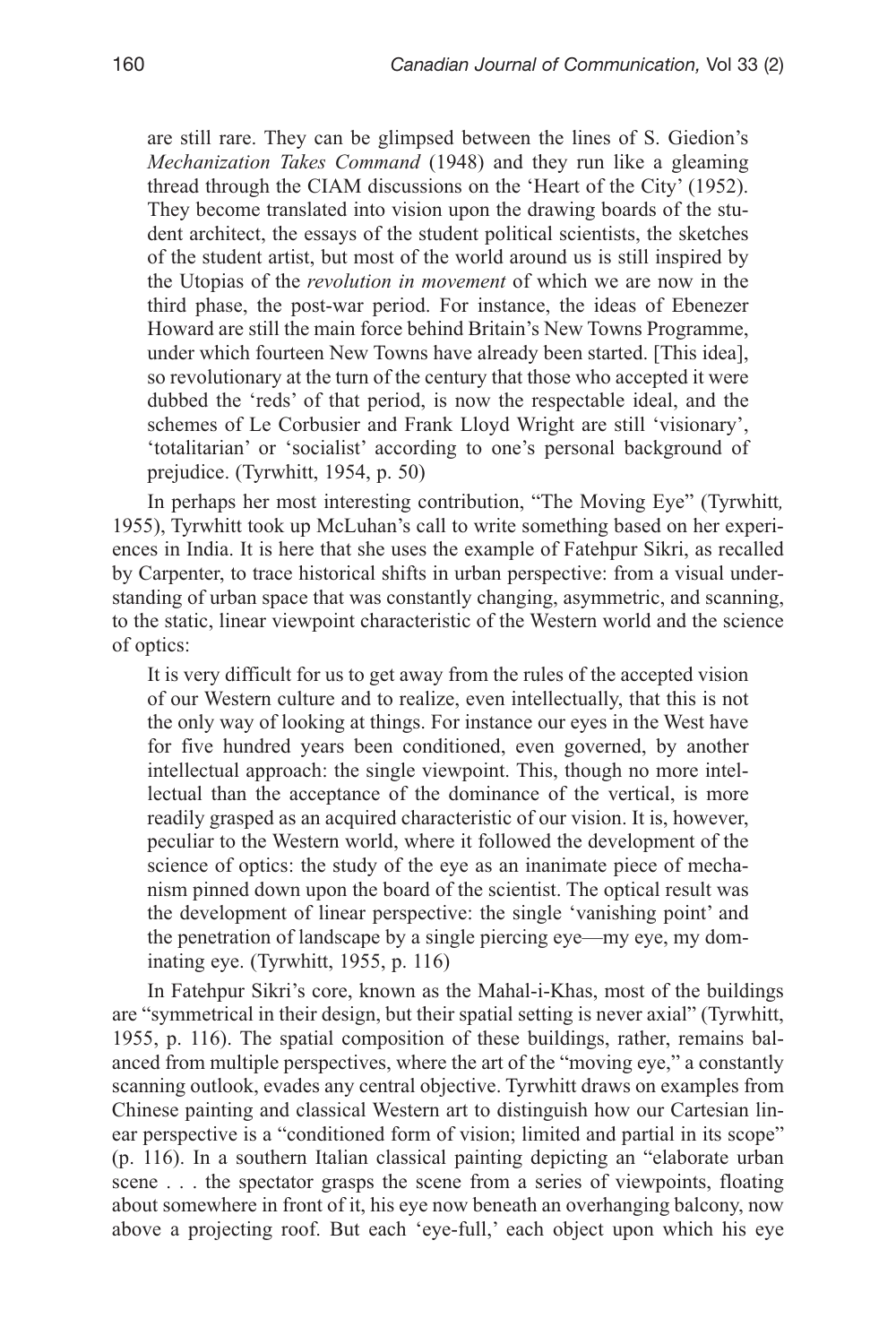momentarily rests, is drawn, as we might say, 'correctly'" (p. 117). Around the Mahal-i-Khas, there are multiple stations for viewing the core, each presenting "a carefully balanced panoramic scene—not with a central objective, it is true, but with a single, co-ordinated sweep of vision or 'eyefull'. In each of these cases, the scene has a transparent center and equivalent, but not identical, objects of interest bounding the view to right and left" (p. 118).

The concept of transparency draws to mind both Giedion's and Moholy-Nagy's spatial conceptions, their emphasis on the folding together of inner and outer space. Accordingly, Tyrwhitt writes, "it is now nearly half a century since Western artists and scientists started to break away from the tyranny of the static viewpoint—the conception of a static object and a static universe—to rediscover the importance of vision in motion" (p. 119), a clear reference to Moholy-Nagy's book of the same title, Vision in Motion (1947). For Tyrwhitt, "the close relationship of the discoveries of artists and scientists is not fortuitous: they are fundamentally one and the same" (p. 119). Giedion wrote in *Space, Time and Architecture:* "The artist, in fact, functions a great deal like an inventor or a scientific discoverer: all three seek new relations between man and his world" (Giedion, 1982 [1941], p. 432). Tyrwhitt sees "the moving eye" as "closely with us in the movies and on television. We see the scene from a certain viewpoint, then go nearer—not gradually, but in one swoop—and then look at it again from a totally different angle" (Tyrwhitt, 1955, p. 119). In the Culture and Communications Seminar meeting of October 20, 1954, Tyrwhitt expounded upon one student's class presentation of Giedion's analysis of movement in *Mechanization Takes Command*:

The visual analysis of movement and the simultaneous depiction of it has occupied both scientists and artists, and both have arrived at very similar techniques of presentation, the scientists in order to obtain a diagram from which one can understand rational procedures, the artist to chart the inner life of man: both give a spatial expression (the diagram) of movement (time), but it remains movement and is not arrested movement (the snapshot). (PJT, TYJ/17)

In "The Moving Eye," she concludes by calling for a revision to our understanding of town planning in terms of sight and movement at the scale of everyday urban life:

Today we stand before Versailles and are outwardly—and rightly impressed (but inwardly we find it rather boring). We move along Main Street at night and outwardly—and rightly—confess it is a chaotic mess (but inwardly we find it rather exhilarating). Here is our contemporary urban planning problem. How to find the key to an intellectual system that will help us to organise buildings, colour, and movement in space, without relying entirely upon either introspective "intuition" ("I *feel* it to be right that way") or upon the obsolete and static single viewpoint based on the limited optical science of the Renaissance. (Tyrwhitt, 1955, p. 119)

These sentiments resonate strongly with the work of Moholy-Nagy's, who made a similar plea in *Vision in Motion*. "The renaissance and the baroque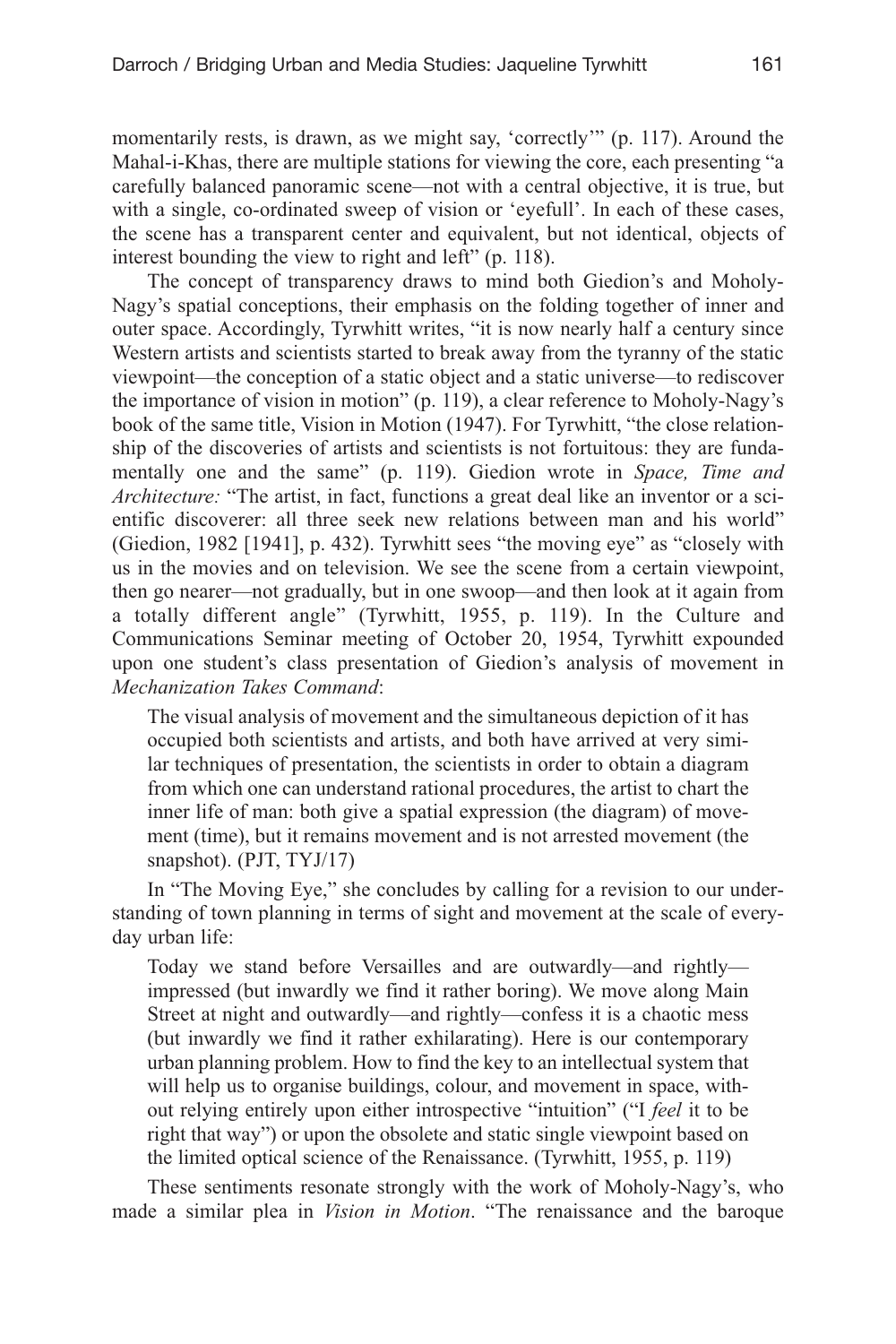brought man into closer contact with the inside and outside of the building," he wrote,

man's first attempts to integrate building and nature, not merely fit building into its surrounding. In our age of airplanes, architecture is viewed not only frontally and from the sides, but also from above—vision in motion. The bird's-eye-view, and its opposites, the worm's and fish-eyeviews, have become a daily experience. Architecture appears no longer static but, if we think of it in terms of airplanes and motor cars, architecture is linked with movement. The helicopter, for example, may change the entire aspect of town and regional planning so that a formal and structural congruence with the new elements, time and speed, will manifest itself. (Moholy-Nagy, 1947, pp. 244-245)

In a section on social planning earlier in his book, Moholy-Nagy suggests that town planners are now proposing "the elimination of congestion by the planning of smaller townships on a human scale, embedded in green and connected by excellent traffic lanes with each other and with the places of work and the center of the replanned city. . . . The future of the city will be transparent, clean, hygienic" (Moholy-Nagy, 1947, p. 109). McLuhan related these many concepts to the abolishment of writing and the reconfiguration of our cities as acoustic space. Emphasizing Tyrwhitt's connection between the moving eye and moving pictures, he suggests in "Five Sovereign Fingers Taxed the Breath" in *Explorations 4* that "movies and TV complete the cycle of mechanization of the human sensorium. With the omnipresent ear and the moving eye, we have abolished writing, the specialized acoustic-visual metaphor that established the dynamics of Western civilization" (McLuhan, 1955, p. 32). McLuhan carried these thoughts into the suggestion that "the METROPOLIS today is a classroom; the ads are its teachers" (p. 31). Similarly, in "Classroom Without Walls" in *Explorations 7* (1957), McLuhan and Carpenter stressed the view that electric media would reconfigure the parameters of education and learning, a claim McLuhan would expand in his co-published book *City as Classroom* (McLuhan, Hutchon, & McLuhan, 1977; see Marchessault, 2005).

The idea of using aspects of city life for a pedagogical program derived in part from the proposal for an intracampus study mentioned in Tyrwhitt's correspondence with McLuhan in early 1953. Such a study took place as an experiment that Tyrwhitt conducted shortly before Christmas 1954, not at the University of Toronto, but rather at Toronto's then Ryerson Institute of Technology. Entitled initially "Perception and Use of the Environment" (on a copy of the questionnaire dated April 1955), the experiment consisted of a questionnaire of 24 questions, distributed to students attending the Ryerson Institute. The experiment's purpose was "to help us in understanding the perception of visual environment, and may be of value to those concerned with visual arts and education, such as architects, town planners, etc." (PJT, TYJ/18). The questionnaire asked general questions about students' background and interests (especially their use of various media during the day and as pastimes), their perceptions of how they commonly approach the Ryerson Institute, and a series of questions detailing their perceptions of the visual environment in the vicinity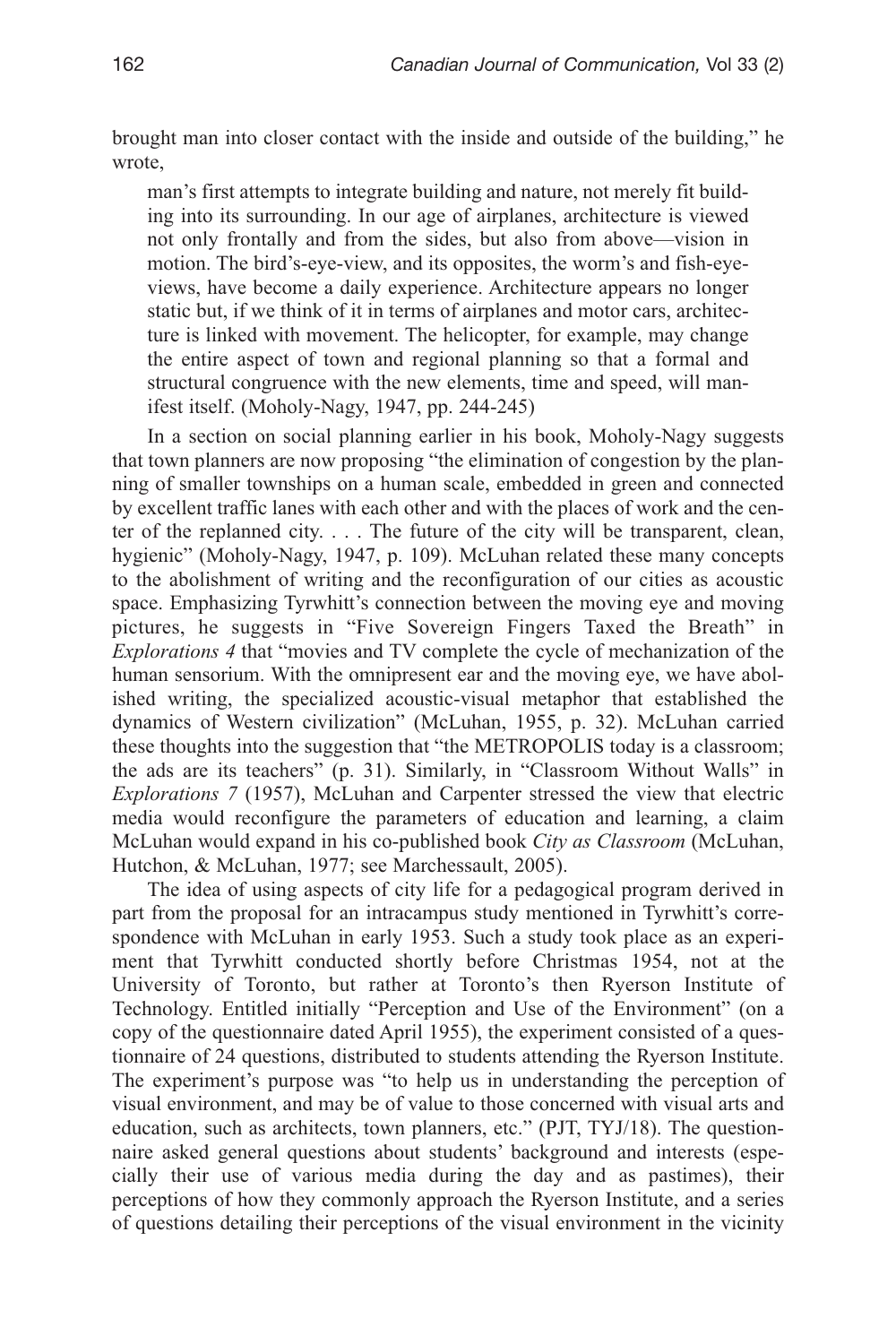of Ryerson (advertising, street orientation, street furniture, trees, colours, and so forth). At several points, students were asked to mark down their recollections on a map. The methodology and foci of this study—identifying the perceptions and effects of objects and media in everyday life—once again resemble Giedion's approach to the study of anonymous history. Tyrwhitt co-published an analysis of the study with psychologist Carl Williams in *Explorations 5* as "The City Unseen." They identify three categories: 1) observance of objects placed in order to attract and arrest attention (chiefly advertising); 2) objects of aesthetic interest, such as silhouetted views, colours of street life, "pleasant" or "attractive" attributes of buildings or the environment; and 3) utilitarian phenomena, i.e., knowledge of building locations or useful objects such as phone booths and mailboxes. The results indicated that the majority of students were largely oblivious to the details of the surroundings they passed through every day (see also Windsor-Liscombe, 2007). Regarding the example of "aesthetic interest," Tyrwhitt and Williams conclude that

the eye-catching appeal of buildings follows the order: direct utility, outstanding bulk or colour, and (a bad third) architectural merit or any individual characteristic of structure. This order should hold unless modified by: site activity (movement in contrast to the normally static building), novelty or change (a very temporary situation), and extreme strangeness (as in the case of the many-domed Orthodox Church). (Tyrwhitt  $\&$ Williams, 1955, p. 94)

In their final conclusions, Tyrwhitt & Williams suggested that "two distinct levels of perception" were at hand: "a very low level of consciousness" and "a fully conscious registration of objects of personal interest. Between them lies an extensive no-man's land" (p. 94). The first level was a "sensory level at which the eye, always open, photographs upon the memory impressions of colour and bulk—in other words the silhouette of a dark mass against a light sky—without the deliberate intervention of the will" (p. 94). Some awareness of space, "of open-ness versus enclosure," (p. 94) must also be registered at this level, although their experiment did not point to this assertion in any detail. Nevertheless, in a commentary almost certainly added by Tyrwhitt, they claimed that "in town planning terms this may mean that those visual attributes that we can employ to create an environment that will unconsciously exercise a beneficial, or pleasant, influence rather than the reverse, are colour and silhouette, embracing of course space, without which neither can be perceived" (p. 95). At the level of conscious interest, most of the participants perceived the vicinity of Ryerson as unpleasant, if not sordid. "In other words, they held a certain picture of this downtown area which was probably connected with crowdedness, dirt and even vice: for them rundown-ness was equivalent to sordidness. They 'know' the heart of the city apart from the main shopping streets—is an unpleasant place, therefore it is seen to be so" (p. 95). Tyrwhitt & Williams finally suggested drawing a parallel with the Aristotelian trichotomy of sensation, perception, and ideation: "The sensory level and the immediately utilitarian level of perception both function, but, as these students are without any concept by which they can assess the aesthetic values of their environment, beauty passes them by unseen" (p. 96).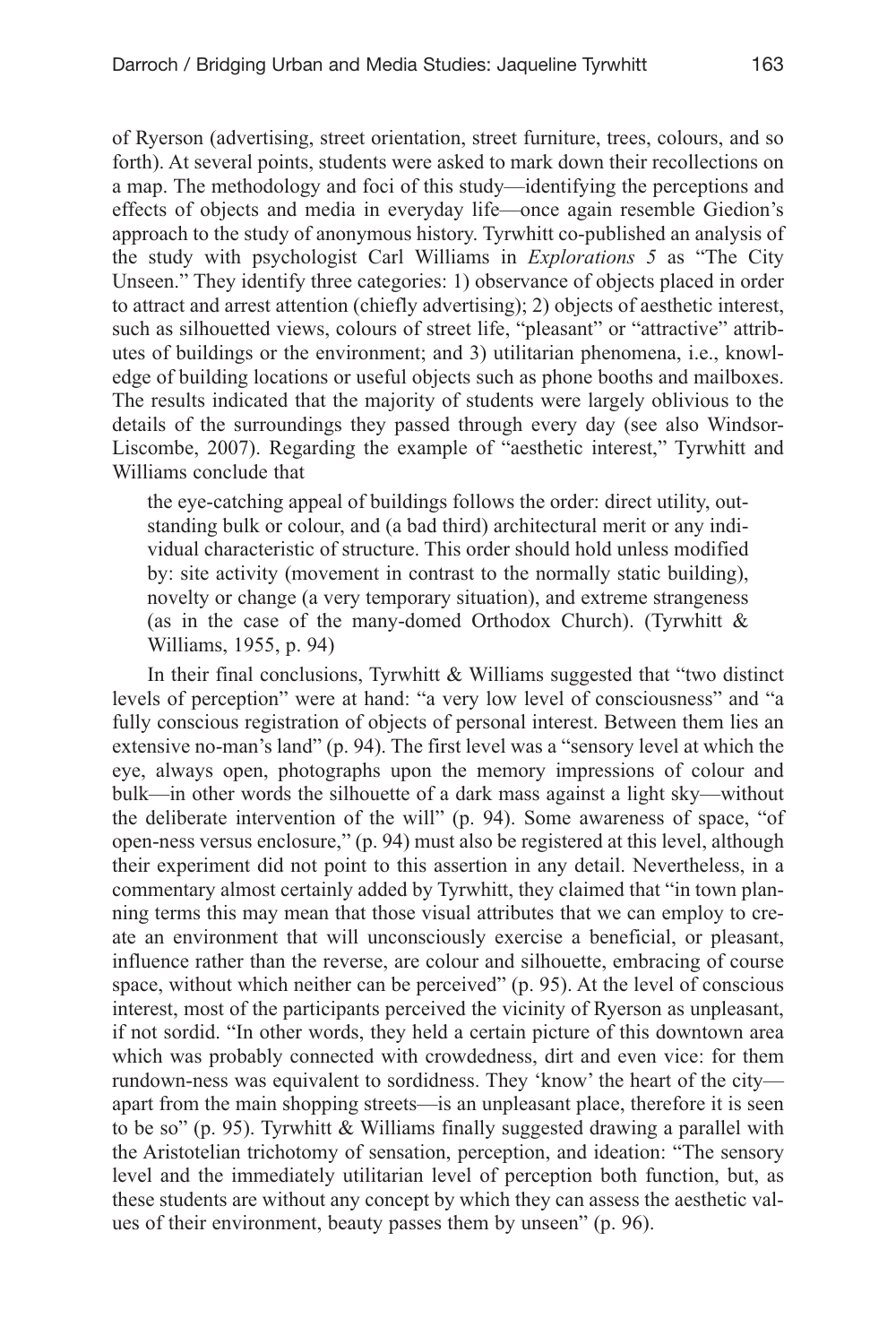A manuscript for a television broadcast of the same title, "The City Unseen," dated January 1956, is also contained in Tyrwhitt's papers at the Royal Institute of British Architects. At one point, an anonymous interviewer poses the question: "Suppose we lived in an ideally beautiful city. Would we see any more?" (PJT, TYJ/18). Tyrwhitt's response recalls her position in *Heart of the City* that the core should be a "physical setting for the expression of collective emotion" where "light, colour, and movement must be part of the architectural composition of the Core" (Tyrwhitt, Sert, & Rogers, 1952, p. 103):

If by this you mean an even distribution everywhere of whatever is meant by beauty I certainly do not think we would. But I do think that people who live in a clearly articulated city consistently and consciously notice more beautiful things more often. I mean cities where the dynamic areas are clearly defined—have a beginning and an end—and stand in strong contrast to the quiet areas. This can be illustrated on a local scale by the contrast of a busy shopping centre with nearby quiet (and I mean quiet) residential streets or in central areas by the contrast of an active business district with the peace of an adjacent park. What I am really saying is that I think we see more in those cities where we know when it is really worth while to keep our eyes open and when we can safely give them a rest. In other words, when spaces and buildings that are used by, more or less, everybody are concentrated together and not dotted among buildings that are only used by limited groups it is possible to build up different points of urban crystallization. These are sometimes called precincts, sometimes cores. In these places columns can be stronger, shapes bolder, detail richer and public spaces larger. Such precincts or cores exist in many cities of Europe and also over here. It is usually necessary for us to recognize them, to demarcate them, and to give them the space, form and colour that they need to develop their full richness and beauty. (PJT, TYJ/18)

In a short article of 1957, entitled "Across the Street," Tyrwhitt reflected upon similarities between the results of the Ryerson experiment and the ideas she put forward in "The Moving Eye" (1954). She recounted how the Ryerson study's results "seemed to show that objects in the environment only can be recalled to memory if they are directly interesting to the observer; if they are novel or unexpected; or if they present a particularly large silhouette against the sky or are of a strong color" (Tyrwhitt, 1957, p. 9). According to Tyrwhitt, the "third group objects of strong silhouette or strong color—is probably the most interesting to the urban designer" (p. 9). Urban space is of fundamental concern, because "space is requisite for the perception of any object in the landscape, and it is by the quiet or dramatic placing or separation of larger and smaller spaces, emphasized or de-emphasized by the presence of structures bold in silhouette or color, that the urban designer can encourage people to alert their perspective powers, or to let them rest" (p. 9). She suggested, for example, that by deliberately grouping street furniture, "these anonymous objects of public use," it may be possible to create "small spatial oases amid the impersonal urban grid" (p. 10). Concerned with whether "a man's perception of his environment is conditioned by his prior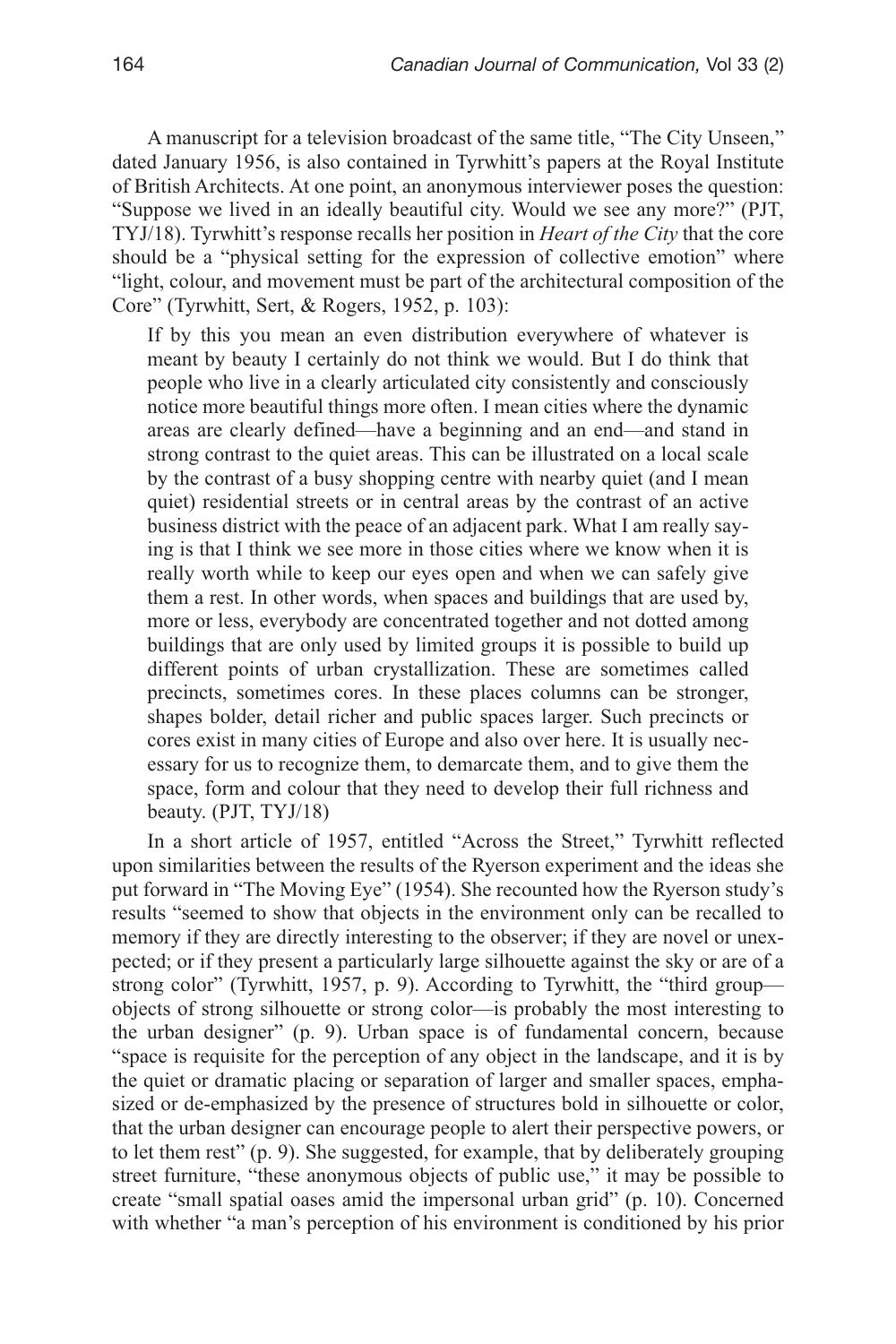conception of it" (p. 10), Tyrwhitt—who had by this time moved to Harvard University—tested out her hypothesis with a student. Both attempted to describe one particular approach to Harvard's campus, through Harvard Yard. In both cases, she suggested, "our imaginative vision had leapt ahead of actuality. We were sure we saw what we already knew to be there. We neither of us impartially observed the scene as it was" (p. 11). Both the Ryerson and Harvard experiments indicated that "we only remember those aspects of the environment with which we have been able to make some personal contact" and that "movement" is a fundamental factor in our perceptions and mental images of urban space (p. 11). Here, Tyrwhitt's thinking clearly draws a parallel with her analysis of vision in motion at the Mahal-i-Khas in Fatehpur Sikri:

While both of us would normally be obliged to pause at the exit from Harvard Yard before we could actually traverse Massachusetts Avenue, neither of us in fact took this into account as an actual stop—as a visual vantage point. Our minds, our bodies and our eyes moved on—and our memory of the scene at that point was in fact of a memory of the superimposition of a sequence of scenes (of "stills") seen over a period of about a second and covering a distance of some thirty feet. (Tyrwhitt, 1957, p. 11)

For Tyrwhitt, the eye "cannot help but be constantly selective," while the photographic lens, and even the "moving camera" are "incapable of excluding anything that falls within its field of vision" (p. 11). In recognizing these moments of the "city unseen," and by becoming aware of the eye's constant and selective movement as a source of the vitality of street life, Tyrwhitt envisaged a methodology for urban design driven by her commitment to the "humanisation of urban life."

A realization of this can immediately affect our attitude towards the visual arts—painting, sculpture, architecture and urban design. Once we accept that we do not—that we cannot—see "what is there" we can become interested in what it is that we do in fact see. Three hundred years of training our eyes to appear to work within certain mechanistic limitations (the single static viewpoint of both perspective and the camera lens) and to encompass both the minutiae and the overall impression of the scenes that pass before us in a determined hierarchical order (the nearer objects larger than the further ones and the hinder objects invisible except by X-rays): this long period of conditioning is as difficult to overcome as the training of Pavlov's dogs. But it is no nearer to the truth about what we actually see than the sound of the bell to the dog's dinner. (Tyrwhitt, 1957, p. 11)

For her own part, Tyrwhitt never engaged explicitly with the concept of acoustic space. Yet her concern with hybrid city spaces and dynamic visual experiences of city life deriving from movement and mobility articulate an important bridge between Giedion and McLuhan. Giedion himself never committed to the idea of acoustic space with anything like McLuhan's fervour. During his one visit to the Culture and Communication Seminar, on February 23, 1955, Giedion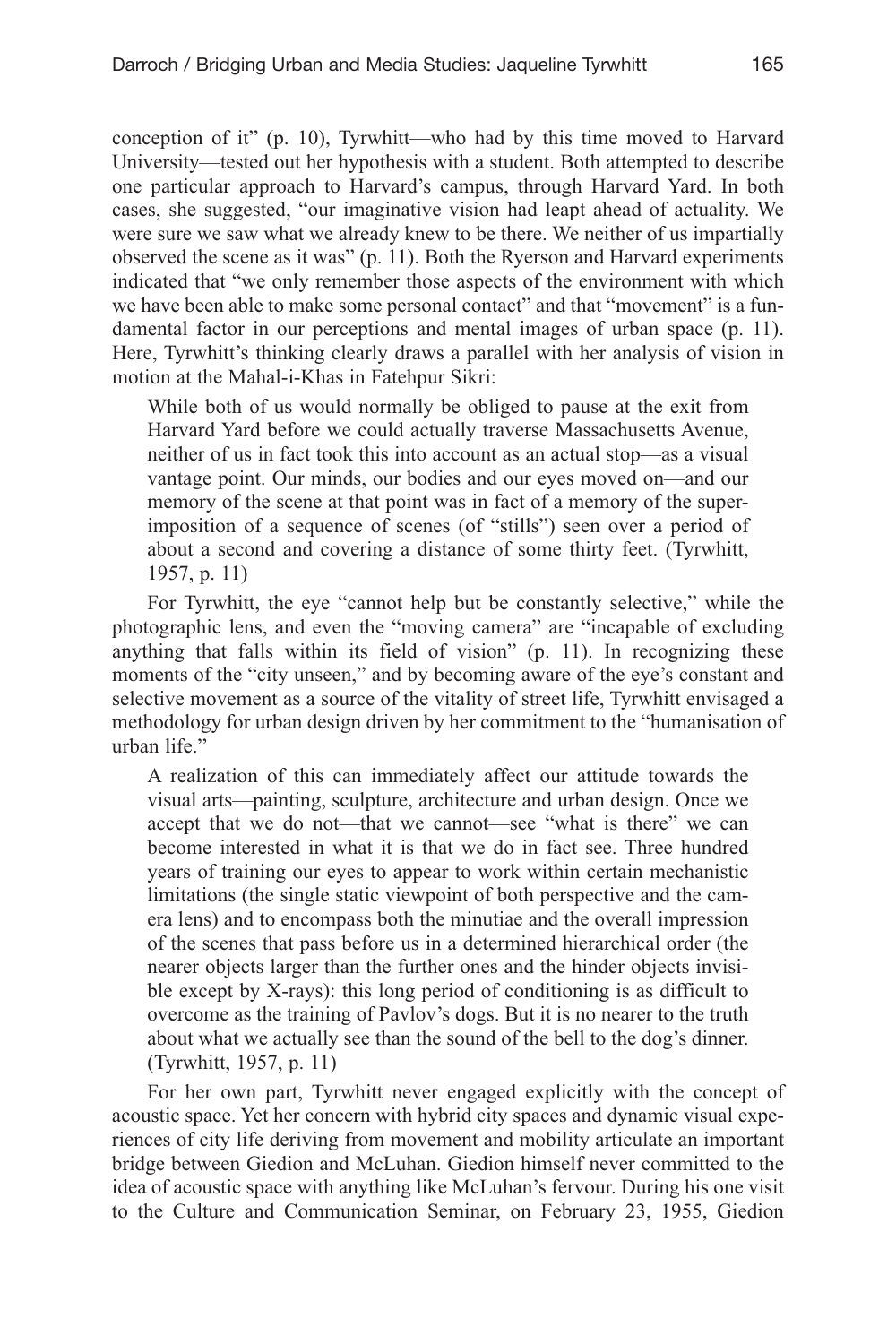famously "refused to be drawn into a discussion of acoustic space until he had given the matter greater consideration" (PJT, TYJ/17). In his monumental *The Eternal Present,* he devoted only the shortest paragraph to the concept. In a letter to McLuhan on September 6, 1974, Tyrwhitt acknowledged her own hesitation to commit to McLuhan's pronouncements about the distinction between visual and acoustic space:

I have never commented on your strictures of Visual Space versus other aspects of space. Of course you are right, but the only space architects can handle is physical space, which is basically visual space, though this does not mean static one-directional space, but dynamic space—remembered and anticipated, before and behind—but still 'physical.' (MMF, MG31, D156, Vol. 39, File 59)

Despite these reservations, Tyrwhitt's understanding of non-static or dynamic visual space and her exposition of Giedion's theories of movement and architectural space for the *Explorations* Group helped stimulate the group's dialogue about acoustic characteristics of space in the electric age.

Giedion's call for research into the links existing between industrial methods and methods used outside industry in art and visualization took shape in Tyrwhitt's scholarly activities, especially in conjunction with McLuhan's keen interest in changing capacities for perception. Giedion and Tyrwhitt's joint conceptions of humanization in all forms of urban daily life were highly informative for McLuhan's interdisciplinary and transhumanistic approach to media research, informing his notion of the global village and, in particular, his emphasis on using city spaces as learning environments. In a letter to Tyrwhitt of December 23, 1960, several years prior to the publication of The Gutenberg Galaxy and Understanding Media, McLuhan expounded on his understanding of the city as sensus communis, a cultural space that fosters the constant and simultaneous interplay of our senses:

Now that by electricity we have externalized *all* of our senses, we are in the desperate position of not having any *sensus communis*. Prior to electricity, the city was the sensus communis for such specialized and externalized senses as technology had developed. From Aristotle onward, the traditional function of the sensus communis is to translate each sense into the other senses, so that a unified, integral image is offered at all times to the mind. The city performs that function for the scattered and distracted senses, and spaces and times, of agrarian cultures. Today with electronics we have discovered that we live in a global village, and the job is to create a global *city*, as center for the village margins. The parameters of this task are by no means positional. With electronics any marginal area can become center, and marginal experiences can be had at any center. Perhaps the city needed to coordinate and concert the distracted sense programs of our global village will have to be built by computers in the way in which a big airport has to coordinate multiple flights. (McLuhan, 1987, pp. 277-278)

In one of Tyrwhitt's last volumes, *Human Identity in the Urban Environment*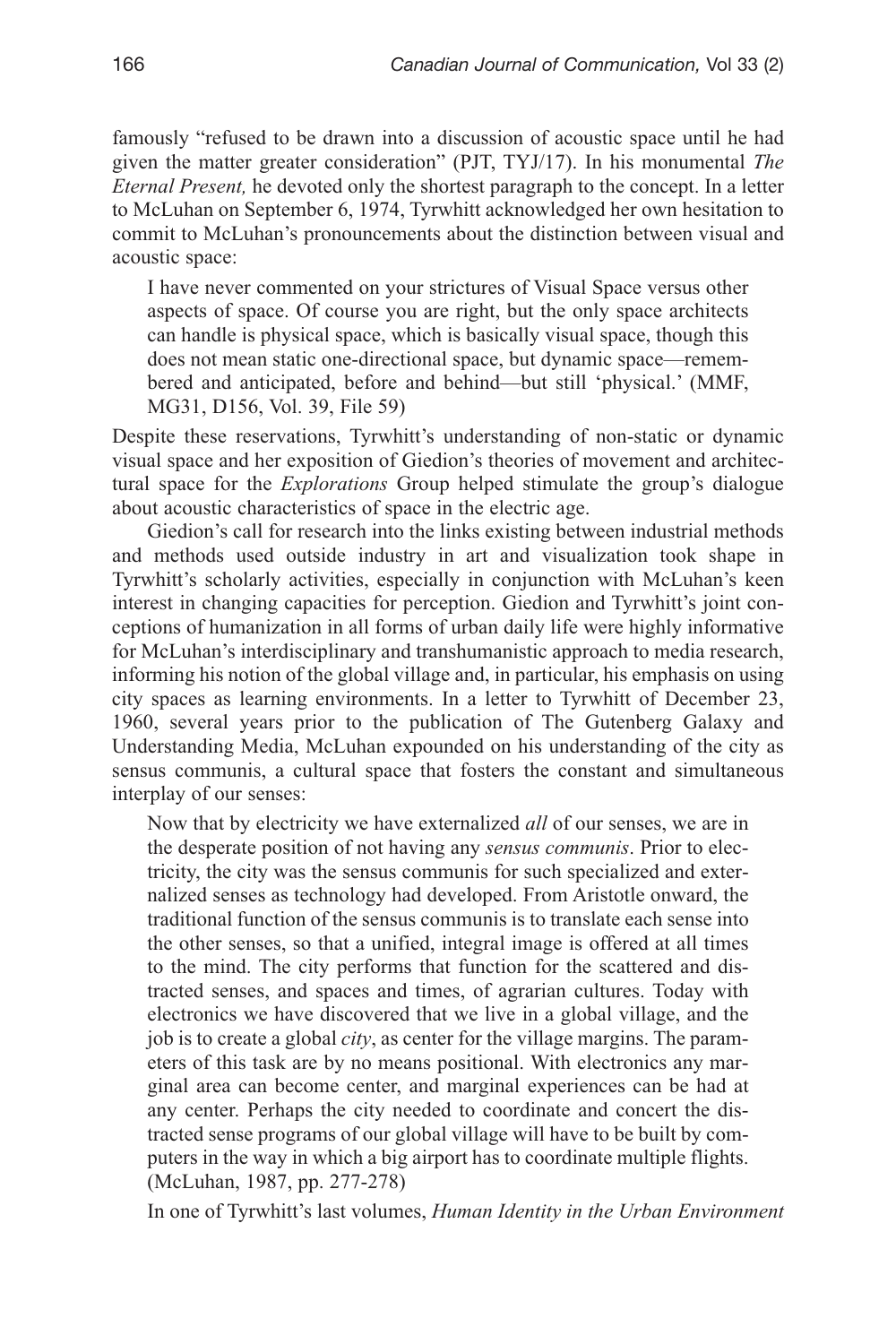(co-edited with Gwen Bell, 1972), McLuhan summed up these connections between media, the city, and the human scale:

Electronic technology has extended the brain itself to embrace the globe; previous technologies had only extended the bodily servants of the brain. The result now is a speed-up of information that reduces the planet to the scale of a village—with this difference, that the volume of information movement is on a planetary rather than village scale. A global consciousness thus becomes the new human scale. . . . What does this imply in terms of human settlement when *learning a living* supplants earning a living? Production itself is left to automated machines and the workforce withdraws from the factory to the seminars for programmers of computers—seminars that can be dispersed, decentralized, without need for large agglomerations of population. Since the central purpose of human settlement in the electronic age becomes learning, human settlement must be a projection, a multi-dimensional model of our new global consciousness. (McLuhan quoted in Bell & Tyrwhitt, 1972, p. 527)

Jaqueline Tyrwhitt's many achievements in bridging urban and media studies have been neglected by these very disciplines that she helped initiate, especially in the Canadian context. Her self-appointed role as a networker, her devotion to pedagogy, and her commitment to the improvement of human settlements accompanied her to Harvard in 1955, where she remained an associate professor in the School of Design until 1969, and finally to the Athens Centre of Ekistics, until her death in 1983 (see also Shoshkes, 2006; Wigley, 2001). This paper is a first attempt to recover some of her contributions as a scholar and educator to the collaborative environment of the *Explorations* Group, which marked a significant turn toward interdisciplinary urban and media studies in Canada.

#### **Notes**

1. This paper belongs to an ongoing research project, conducted with Dr. Janine Marchessault, to recover the contributions of Jaqueline Tyrwhitt to Canadian communications scholarship. I would like to acknowledge the kind permission of Daniel Huws to cite from the Jaqueline Tyrwhitt Papers held at the Royal Institute of British Architects, London, United Kingdom. I would also like to acknowledge the staff at the Royal Institute of British Architects, especially Justine Sambrook, for their assistance, and Reto Geiser at the Institut für Geschichte und Theorie der Architektur, Zurich, for his many useful insights.

This research has been partly supported by a Postdoctoral Fellowship from the Fonds québécois de la recherché sur la société et la culture.

2. Unless otherwise noted, all correspondence cited hereafter between Tyrwhitt and McLuhan is held in the Papers of Jaqueline Tyrwhitt, British Institute of Royal Architects, TYJ/18.

#### **References**

Bell, Gwen, & Tyrwhitt, Jaqueline. (Eds.). (1972). *Human identity in the urban environment*. Harmondsworth, U.K.: Penguin.

Carpenter, Edmund & McLuhan, Marshall. (1957). Classroom without walls. *Explorations 7*, 22-26. City, Country: Publisher.

Cavell, Richard. (2002). *McLuhan in space*. Toronto, ON: University of Toronto Press.

Giedion, Sigfried. (1943a). A complicated craft is mechanized. *The Technology Review*, *16*(1), 3-9.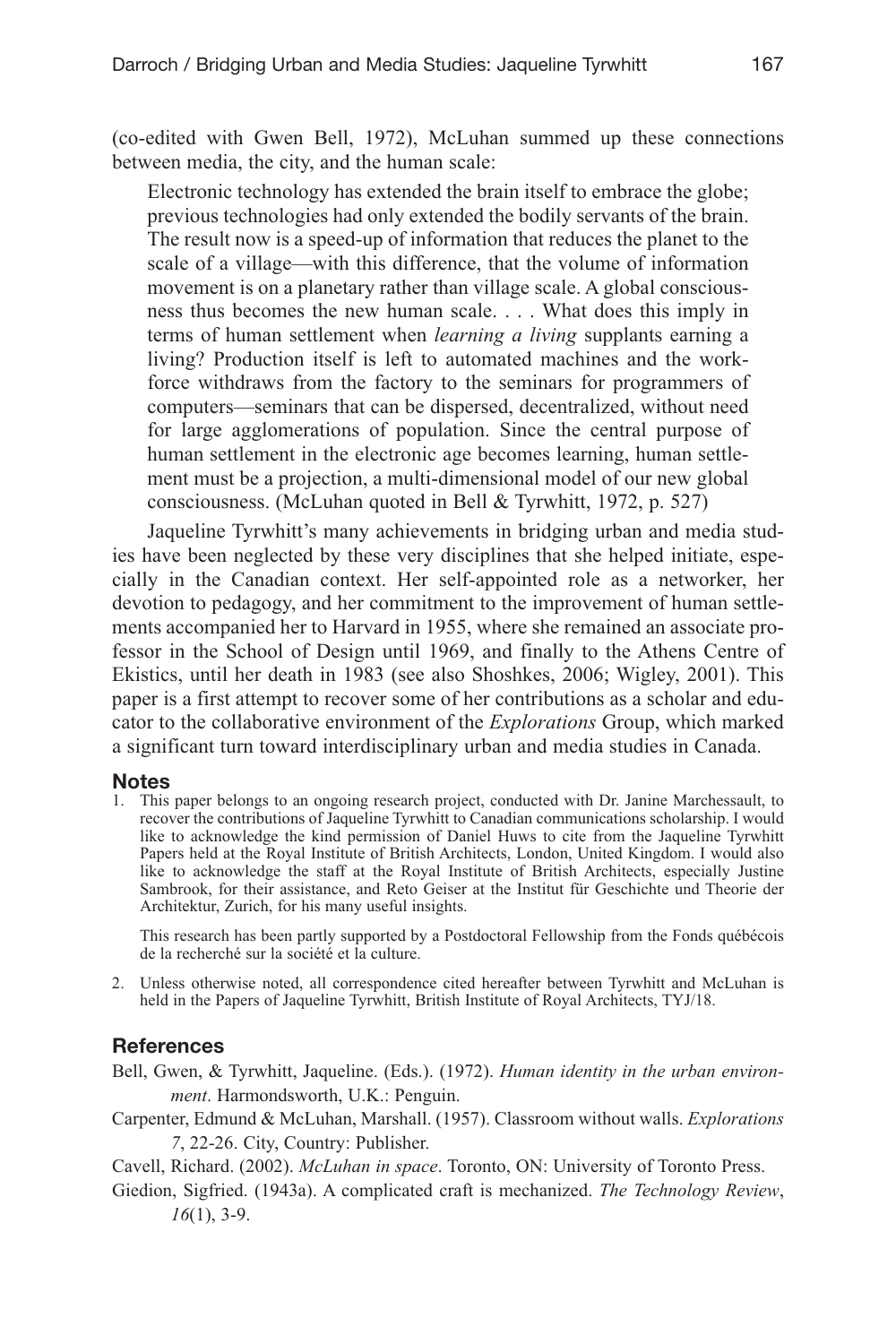- Giedion, Sigfried. (1943b). On C.I.A.M.'s unwritten catalogue. *The Journal of the American Society of Architectural Historians*, *3*(1/2), The History of City Planning, 43-46.
- Giedion, Sigfried. (1944). The study of anonymous history. Unpublished extract. Papers of Jaqueline Tyrwhitt, Royal Institute of British Architects: TYJ/17. 4 pages.
- Giedion, Sigfried. (1948). *Mechanization takes command*. Cambridge, MA: Harvard University Press.
- Giedion, Sigfried. (1956). Space conception in prehistoric art. *Explorations, 6*, 38-55. City, Country: Publisher.
- Giedion, Sigfried. (1958). *Architecture, you and me*. Cambridge, MA: Harvard University Press.
- Giedion, Sigfried. (1962). *The eternal present: A contribution on constancy and change: I. The beginnings of art.* New York, NY: Pantheon Books.
- Giedion, Sigfried. (1964). *The eternal present: A contribution on constancy and change: II. The beginnings of architecture.* New York, NY: Pantheon Books.
- Giedion, Sigfried. (1982). *Space, time and architecture* (5<sup>th</sup> ed.). Cambridge, MA: Harvard University Press. (Originally published in 1941)
- Giedion, Sigfried. (1987). A faculty of interrelations. In D. Huber (Ed.), *Wege in die Öffentlichkeit* (pp. 160-163). Zurich, Switzerland: Institut für Geschichte und Theorie der Architektur. (First published in Michigan Society of Architects. (1943). *Weekly Bulletin,* 1, 1-4)
- Ladas, D., & Nagashima, C. H. (Eds.). (1985). *Ekistics 52: Special volume in memoriam to Mary Jaqueline Tyrwhitt*.
- Marchessault, Janine. (2005). *Cosmic media*. London, U.K.: Sage.
- Marshall McLuhan Fonds. (1887-1987). National Archives of Canada, MG 31, D 156. Ottawa: ON.
- McLuhan, Marshall. (1955). Five sovereign fingers taxed the breath. *Explorations 4*, 31- 33. City, Country: Publisher.
- McLuhan, Marshall. (1962). *The Gutenberg galaxy: The making of typographic man*. Toronto, ON: University of Toronto Press.
- McLuhan, Marshall. (1964). *Understanding media: The extensions of man*. New York, NY: McGraw-Hill.
- McLuhan, Marshall. (1987). *Letters of Marshall McLuhan*. M. Molinaro, C. McLuhan, & W. Toye (Eds.). Toronto, ON: Oxford University Press.
- McLuhan, Marshall. (1997). The end of the work ethic. In M. A. Moos (Ed.), *Media research: Technology, art, communication* (pp. 92-109). Amsterdam, The Netherlands: G&B Arts International. (Originally published in 1973)
- McLuhan, Marshall. (2002). *The mechanical bride: Folklore of industrial man*. Corte Madera, CA: Ginko Press. (Originally published in 1951)
- McLuhan, Marshall, Hutchon, Kathryn, & McLuhan, Eric. (1977). *City as classroom: Understanding language and media.* Agincourt, ON: Book Society of Canada.
- Moholy-Nagy, László. (1947). *Vision in motion.* Chicago, IL: P. Theobald.
- Papers of Jaqueline Tyrwhitt (PJT). (1885-1980). Royal Institute of British Architects, TYJ/16-18. RIBA British Architectural Library Drawings and Archives Collection, London, U.K.